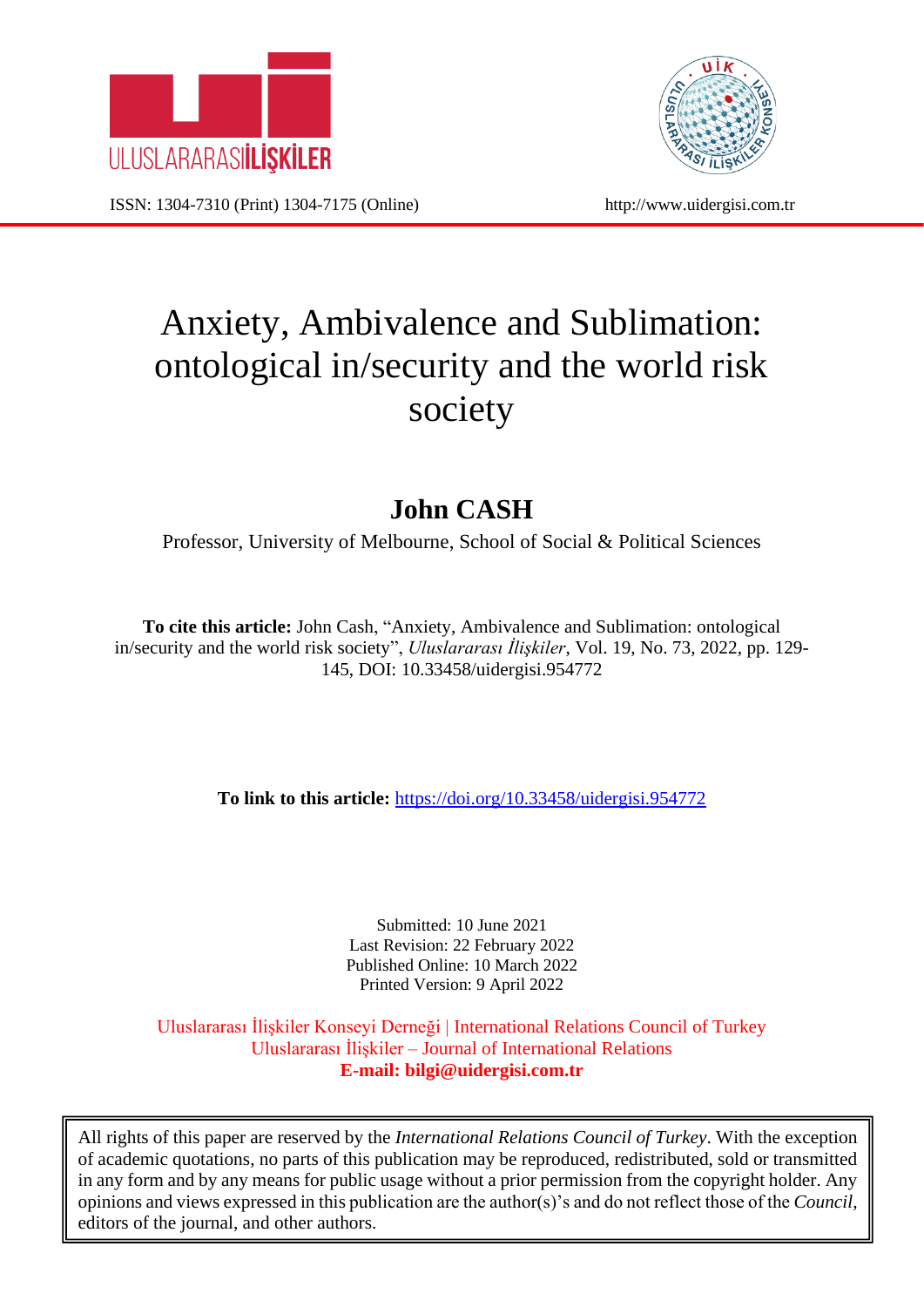# Anxiety, Ambivalence and Sublimation: Ontological In/security and the World Risk Society\*

#### **John CASH**

*Fellow, University of Melbourne, School of Social & Political Sciences, Melbourne E-Mail: johndc@unimelb.edu.au Orcid: 0000-0002-6227-0925*

#### ABSTRACT

This article aims to expand the social-theoretical and psychoanalytic range of research on ontological in/ security, by exploring parallel concerns addressed by Beck, Kristeva, Butler and Zizek. These include, first, the psychic roots of othering processes and their encoding into cultural repertoires. Second, the difficulties and possibilities of displacing othering processes within national and international politics. Third, the disruptive effects of globalising processes on the symbolic efficiency of cultures and on their encoded defences against ontological insecurity. Fourth, the crucial significance for political and international relations of the qualitative characteristics of those defences against ontological insecurity that gain predominance within cultural repertoires and their variable norms of recognition. Likewise, the significance of those norms of recognition that challenge established norms and successfully reorganise cultural repertoires.

**Keywords:** Psychoanalysis, Cultures of Anarchy, Symbolic Efficiency, Norms of Recognition, Othering Processes.

## Kaygı, Kararsızlık ve Yüceltme: Ontolojik Güven(siz)lik ve Dünya Risk Toplumu

#### ÖZET

Bu makale, Beck, Kristeva, Butler ve Zizek tarafından ele alınan paralel kaygıları araştırarak, ontolojik güven(siz) liğe ilişkin sosyo-teorik ve psikanalitik araştırma kapsamını genişletmeyi amaçlamaktadır. Bunlar, ilk olarak, ötekileştirme süreçlerinin psişik köklerini ve bunların kültürel dağarcıklara kodlanmasını içermektedir. İkincisi, ulusal ve uluslararası siyasette ötekileştirme süreçlerinin yerinden edilmesinin zorlukları ve olanaklarıdır. Üçüncüsü, küreselleşme süreçlerinin kültürlerin sembolik yeterliliği ve ontolojik güvensizliğe karşı kodlanmış savunmaları üzerindeki yıkıcı etkileridir. Dördüncüsü ise, kültürel dağarcıklarda ağırlık kazanan ontolojik güvensizliğe karşı bu savunmaların niteliksel özelliklerinin ve değişken tanınma normlarının siyasi ve uluslararası ilişkiler için hayati önemidir. Benzer şekilde, yerleşik normlara meydan okuyan ve kültürel dağarcıkları başarılı bir şekilde yeniden organize eden tanıma normlarının önemidir.

**Anahtar Kelimeler:** Psikanaliz, Anarşi Kültürü, Sembolik Yeterlilik, Tanınma Normları, Ötekileştirme Süreçleri.

The first version of this article was presented at the EWIS 2020 (on-line) Workshop on "Anxiety in international relations" convened by Bahar Rumelili and Karl Gustafsson. I wish to thank them and the several other participants in this Workshop, for their thoughtful engagement with my paper and for the antidote to Covid-isolation offered by their own stimulating papers. In very anxious times we all negotiated "anxiety in international relations" and other settings in very creative and collaborative ways. I am especially grateful for the valuable and extensive comments on my workshop paper offered by Jakub Eberle. In revising the paper for publication, I have benefitted from further valuable comments and advice from Bahar Rumelili, in her role as editor of this special issue, and from the two anonymous reviewers, whose suggestions I found very helpful.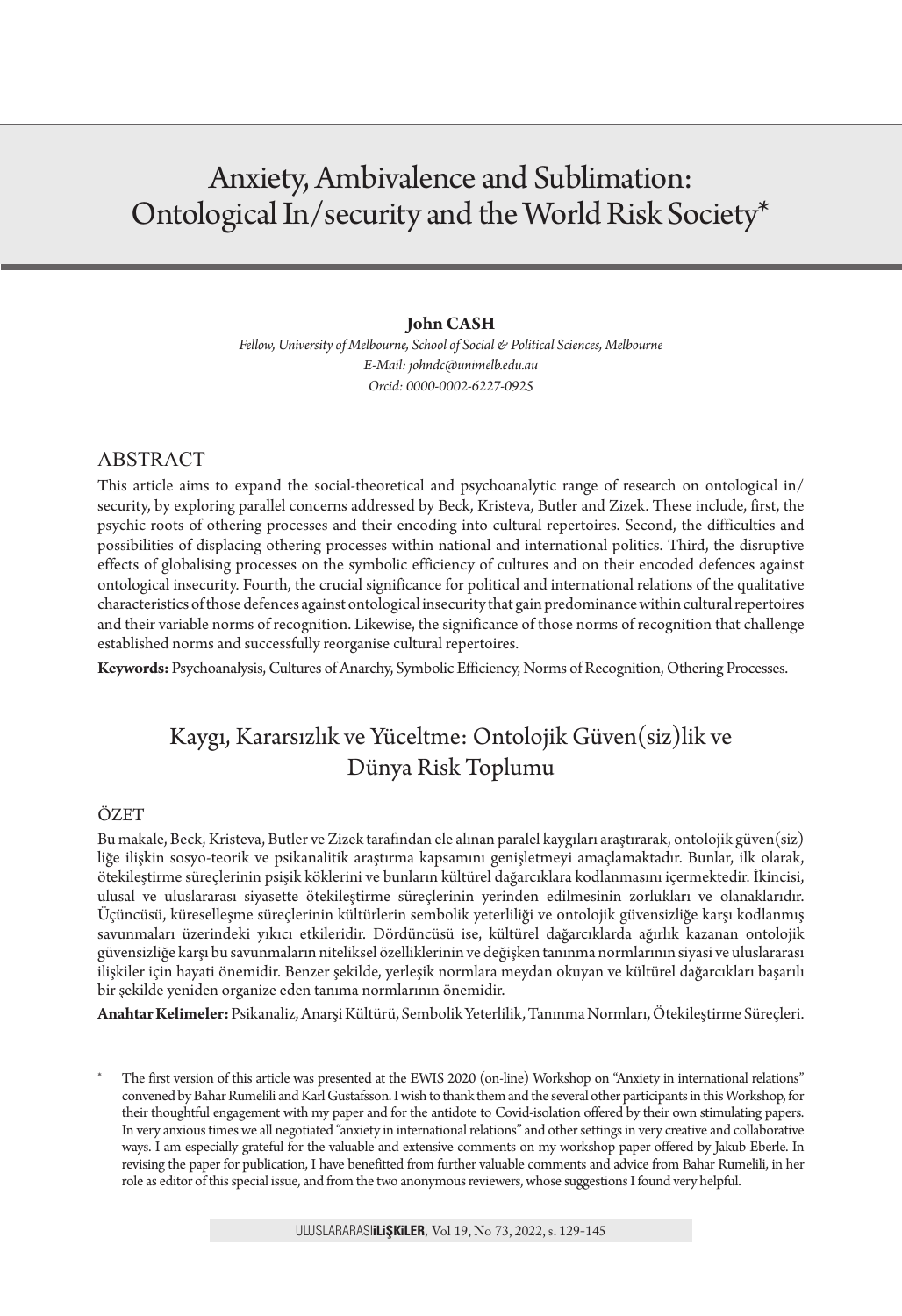#### **Introduction**

Over the past 15 years or so, a focus on ontological security and its disorienting and destabilising other, ontological insecurity, has developed in the broad research field of International Relations (IR). This very focus has itself produced a further broadening of IR research. It has encouraged a new awareness of the significance of psychic processes operating at the level of individual human subjects, as they confront the disruptions of globalization and as they negotiate attempts by state institutions and political elites to address and/or exploit the psychological need for ontological security. $^{\rm 1}$  Beyond that focus on individuals, the foundational work of Jennifer Mitzen and Brent Steele has extended the range of ontological security concerns by directly addressing the state and its interactions with other states.<sup>2</sup> While this scaling up beyond the individual to the state as subject and agent has met with criticism, it has generated significant research outcomes and has demonstrated its value in the analysis of states and their mutual interactions.<sup>3</sup>

Another major pay-off from the incorporation of ontological security theory into IR is the enhanced focus on emotions and affects that it has delivered. Profoundly disorienting anxiety is the central affect and emotion highlighted by Ronald Laing in his harrowing accounts of those individuals who succumbed to the terrors of ontological insecurity.4 Likewise, Anthony Giddens recognises the place that emotions play in both the loss and maintenance of ontological security.5 In both cases this focus on affects and emotions arises from an engagement with psychoanalytic theory, even when, as with Giddens, that is supplemented by his ethno-methodological concern with the maintenance or collapse of the routines of everyday life. Laing also highlighted how routines serve as defences against disabling anxiety and the ontological insecurity it generates.

In this article it is my intention to build upon the insights of the ontological security literature, while also attempting to extend it.<sup>6</sup> To do so, I reach beyond the usual reference points for the discussion of ontological in/security by addressing parallel discussions that, while not directly referencing the term "ontological security", nevertheless address the same psychic, cultural and political issues and dilemmas that are integral to its discussion. These parallel discussions share with the explicit ontological security literature an engagement with psychoanalytic theory, and that engagement will be central to my own discussion.

In analysing contemporary world politics from the local to the global, Slavoj Zizek refers to the demise of "symbolic efficiency", Ulrich Beck to the loss of trust and the excoriating effects of "linear doubt", Julia Kristeva highlights the risks entailed in human subjects remaining "strangers to ourselves"

<sup>1</sup> See, Catarina Kinnvall, "'Globalization and Religious Nationalism: Self, Identity, and the Search for Ontological Security", *Political Psychology,* Vol. 25, No 5, 2004, p. 741–767.

<sup>2</sup> See, for instance, Jennifer Mitzen, "Ontological Security in World Politics: State Identity and the Security Dilemma", *European Journal of International Relations,* Vol. 12, No 3, 2006, p. 341–370. Also see: Brent Steele, *Ontological Security in International Relations,* New York, Routledge, 2008.

<sup>3</sup> For an influential critique of "scaling up" beyond the individual, see: Alana Krolikowski, 'State Personhood in Ontological Security Theories of International Relations and Chinese Nationalism: A Sceptical View', *The Chinese Journal of International Politics*, Vol. 2, No 1, 2008, p. 109–133.

<sup>4</sup> Ronald Laing, *The Divided Self,* Harmondsworth, Penguin, 1965.

<sup>5</sup> Anthony Giddens, *The Consequences of Modernity*, Cambridge, Polity Press, 1990.

<sup>6</sup> For an excellent, recent overview of the strengths and insights afforded IR studies by the incorporation of concerns with ontological security, see: Catarina Kinnvall, Ian Manners and Jennifer Mitzen, "Introduction: Ontological (in)security in the European Union", *European Security,* Vol. 27, No 3, 2018, p. 249-265.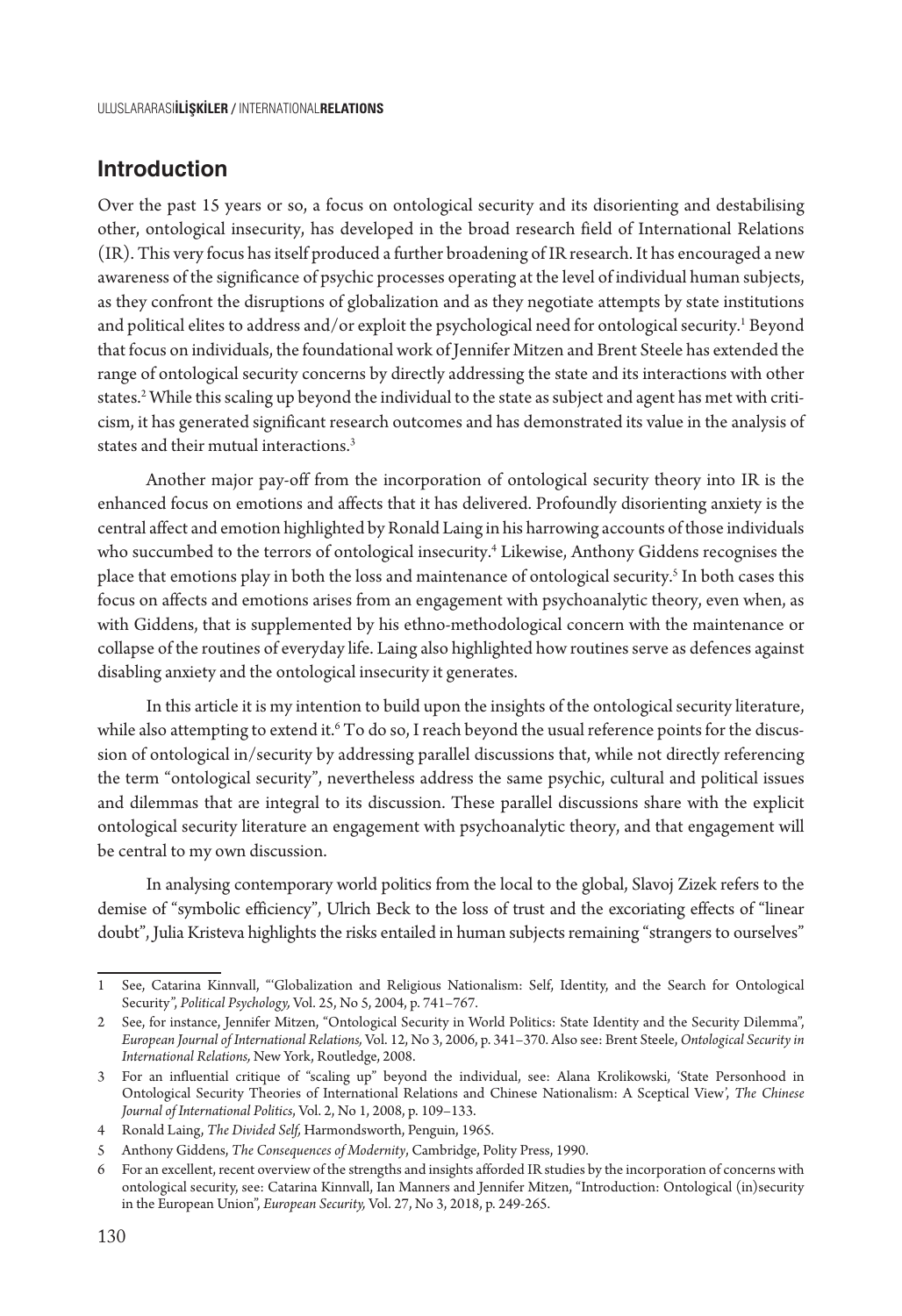and Judith Butler highlights human vulnerability, commencing with the helplessness and dependency on others of the human infant and thereafter develops an account of precarious life that is always already deeply embedded in "variable norms of recognition".7 All four recognise how globalisation and/or the world risk society have heightened anxiety by destabilising established ways of being, thinking, feeling and relating, especially as these have derived from ideologies of nation, class, gender, race and ethnicity. Despite some significant differences, all four converge in recognising the declining capacity of established cultures and institutions to quell or contain anxiety and, implicitly, to support defences against ontological insecurity. Yet, at the same time – and this is a principal part of my argument – ontological insecurity is so destabilising that it must be defended against with whatever means are either already available or can be created.<sup>8</sup> Further, these means of defence are both psychic and cultural and, very significantly, they are qualitatively variable. Some defences promote qualitatively different constructions of the international, the national, the sub-national and the personal, as against others.

For instance, populism is one response to ontological insecurity that is qualitatively distinct from some other possible responses. By promoting the revitalisation of populist nationalisms and particularisms, populist ideologies wage war against otherness and difference. Instead of cultivating a capacity for creative and contemplative ambivalence, in which our own internal otherness (the unconscious) and our physical vulnerability are recognised as characteristics that are common to all human subjects, populist ideologies encode and propagate psychic processes of splitting and projection. They do so in the attempt to establish as proper what Wendy Brown identifies as the social imaginary central to the desire for border walls, namely wishes for "potency, protection, containment, and even innocence".9

Populist ideologies construct a split world of friend and enemy, however their capacity to organise this world – their society or polity, their field of international relations, etc. – is faltering. They, too, have lost their symbolic efficiency.10 The complexities generated by globalisation and the world risk society defy friend-enemy solutions. Rather, attempts to solve, dissolve, or resolve such complexities by relying on the friend-enemy distinction multiply the downsides of such populist mentalities, as the Trump Presidency so painfully illustrated. At the same time, this destabilisation opens the possibility for creative and productive change in which new or re-invented modes of being, thinking, feeling, and relating to others are trialled and occasionally socially instituted. The "Black Lives Matter" movement in the United States contains such a transformative potential.

This is the dilemma: as the deeply embedded discourses of nation, race, gender, class, and ethnicity lose their capacity to authoritatively organise identities and social relations – as they lose their symbolic efficiency – they nevertheless hold out the false promise of "potency, protection, containment, and even innocence" as a protection against ontological insecurity. However, even in this

<sup>7</sup> See: Slavoj Zizek, *The Ticklish Subject,* London & New York, Verso, 1999; Ulrich Beck, *The Metamorphosis of the World*, Cambridge, Polity Press, 2016; Julia Kristeva, *Strangers to Ourselves*, New York, Harvester Wheatsheaf, 1991; Judith Butler, *Precarious Life,* London & New York, Verso, 2004.

<sup>8</sup> Bahar Rumelili develops a somewhat similar claim when she argues: "Although anxieties are experienced individually, the objects of fear, systems of meaning, and standards of morality through which individuals contain anxiety are socially and politically produced". See: Bahar Rumelili, "Ontological (in)securities and Peace Anxieties", Bahar Rumelili (ed.), *Conflict Resolution and Ontological Security: Peace Anxieties,* London & New York, Routledge, 2016, especially p. 13.

<sup>9</sup> Wendy Brown, *Walled States, Waning Sovereignty*, New York, Zone Books, 2010, p. 114.

<sup>10</sup> The term "symbolic efficiency" originates with Claude Lévi-Strauss, "L'efficacité symbolique", *Revue de l'histoire des religions*, Vol. 135, No 1, 1949. It was adopted by Lacan and, subsequently, by Zizek, where it figures prominently in *The Ticklish Subject,* particularly in Zizek's discussion of the "risk society".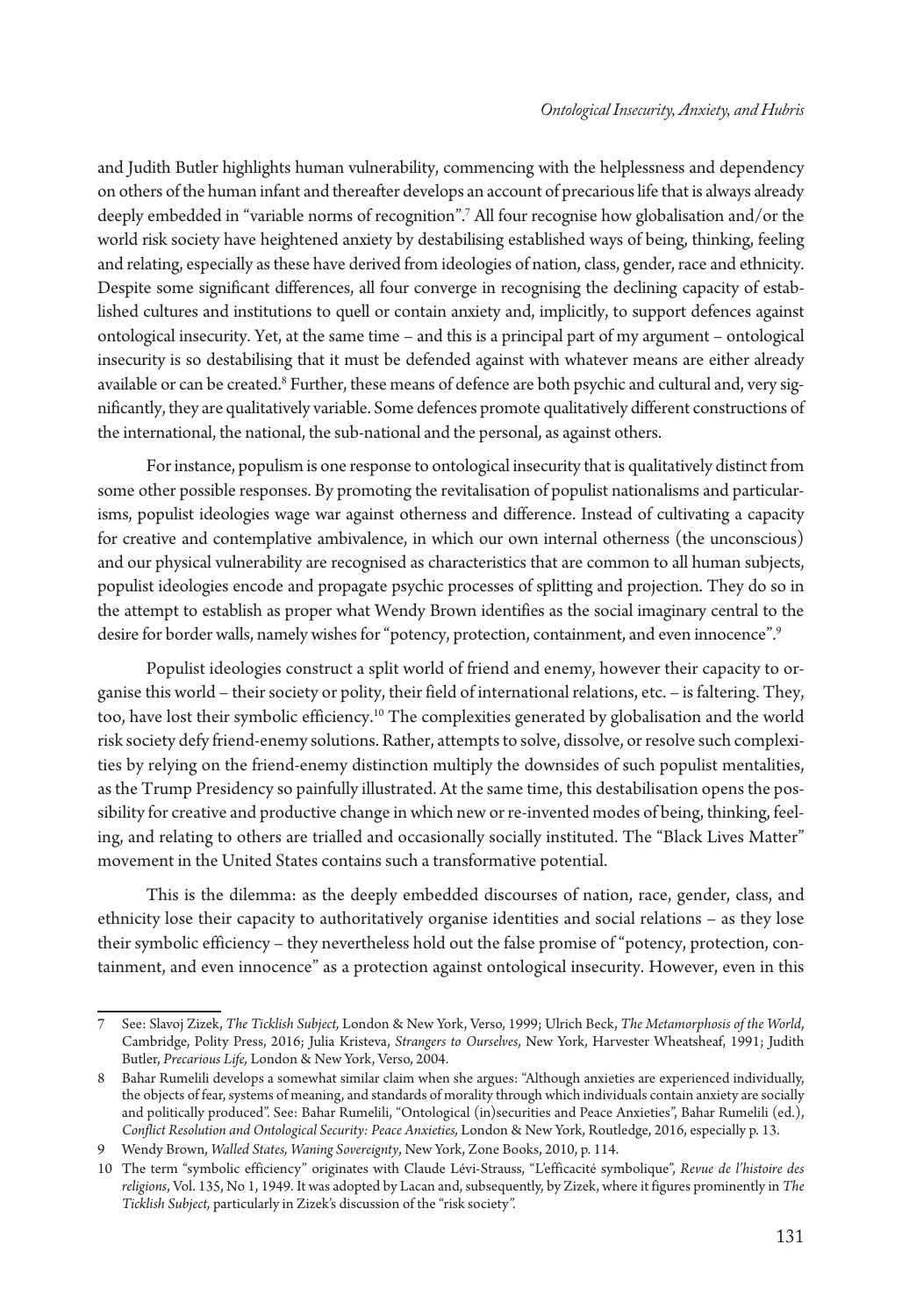dystopian desert of social and political relations, Beck discovers a potential upside, Kristeva a transformative potential for subjective modification, and Butler recognises a potential opening onto transformative norms of recognition, while, contrariwise, Zizek discerns a collapse into narcissism.

For instance, Kristeva proposes an engagement with strangeness that begins with the unconscious and the recognition that we are "strangers to ourselves". She posits a world of "nations without nationalism" as antidote to the hazards of a cult of origins.<sup>11</sup> Kristeva counters the psychic defences of repression, abjection and splitting and projection with sublimation in which anxiety transforms into intensity, creativity, and a meditative welcoming of strangeness as the one universal quality that disarms all exclusivist particularisms. She champions what I term the capacity to dwell in ambivalence; a capacity that may be achieved, according to Kristeva, by recognising and reconciling with the stranger within and thereby modifying the effects of the unconscious in psychic, social and political life.12 However, where Kristeva falters is in a failure to adequately address how such a subjective modification may be supported by instituted cultural formations.

#### **Ontological Insecurity Must Be Defended Against, One Way or Another**

After that brief overview, let me begin my entry into this complex territory by referencing Samuel Beckett's play *Waiting for Godot,* as the play depicts what may be characterised as the ground zero of ontological insecurity.13 It is not perverse or devastated nature that generates such ontological insecurity, but rather the loss of symbolic efficiency, in which the cultural supports that cocoon subjectivity and identity, and that also organise the character of social and political relations, have themselves collapsed or are in demise. *Waiting for Godot* powerfully depicts the inherent connection between the demise of symbolic efficiency and the rise of ontological insecurity.<sup>14</sup>

In The Divided Self Ronald Laing writes:

"With Samuel Beckett, for instance, one enters a world in which there is no contradictory sense of the self in its 'health and validity' to mitigate the despair, terror, and boredom of existence. In such a way, the two tramps who wait for Godot are condemned to live:

ESTRAGON: We always find something, eh, Didi, to give us the impression that we exist?

VLADIMIR (impatiently): Yes, yes, we're magicians. But let us persevere in what we have resolved, before we forget."15

The desperate need to defend against ontological insecurity is so powerful that, as Estragon says, "we always find something" to ward off the collapse into chaos. As elaborated in *The Divided Self,* even the most distressed of Laing's "patients" turned to whatever was available to hold themselves together, until even that defensive move caught them out. As Laing highlights, their desperate need to defend against ontological insecurity led them to embrace their very vulnerability as a last-resort defence. Laing

<sup>11</sup> Julia Kristeva, *Nations without Nationalism*, New York, Columbia University Press, 1993.

<sup>12</sup> See: John Cash, "To Dwell in Ambivalence: On the Promise and Dilemmas of Beck's 'the Art of Doubt'", Anthony Elliott and Eric L. Hsu (eds.), *The Consequences of Global Disasters*, London & New York, Routledge, 2016.

<sup>13</sup> Samuel Beckett, *Waiting for Godot*, London, Faber & Faber, 1956.

<sup>14</sup> See: John Cash, "Waiting for Sociality: The (Re)birth, Astride a Grave, of the Social", Ghassan Hage (ed.), *Waiting*, Carlton, Melbourne University Press, 2009, p. 27-38.

<sup>15</sup> Laing, p. 40-41.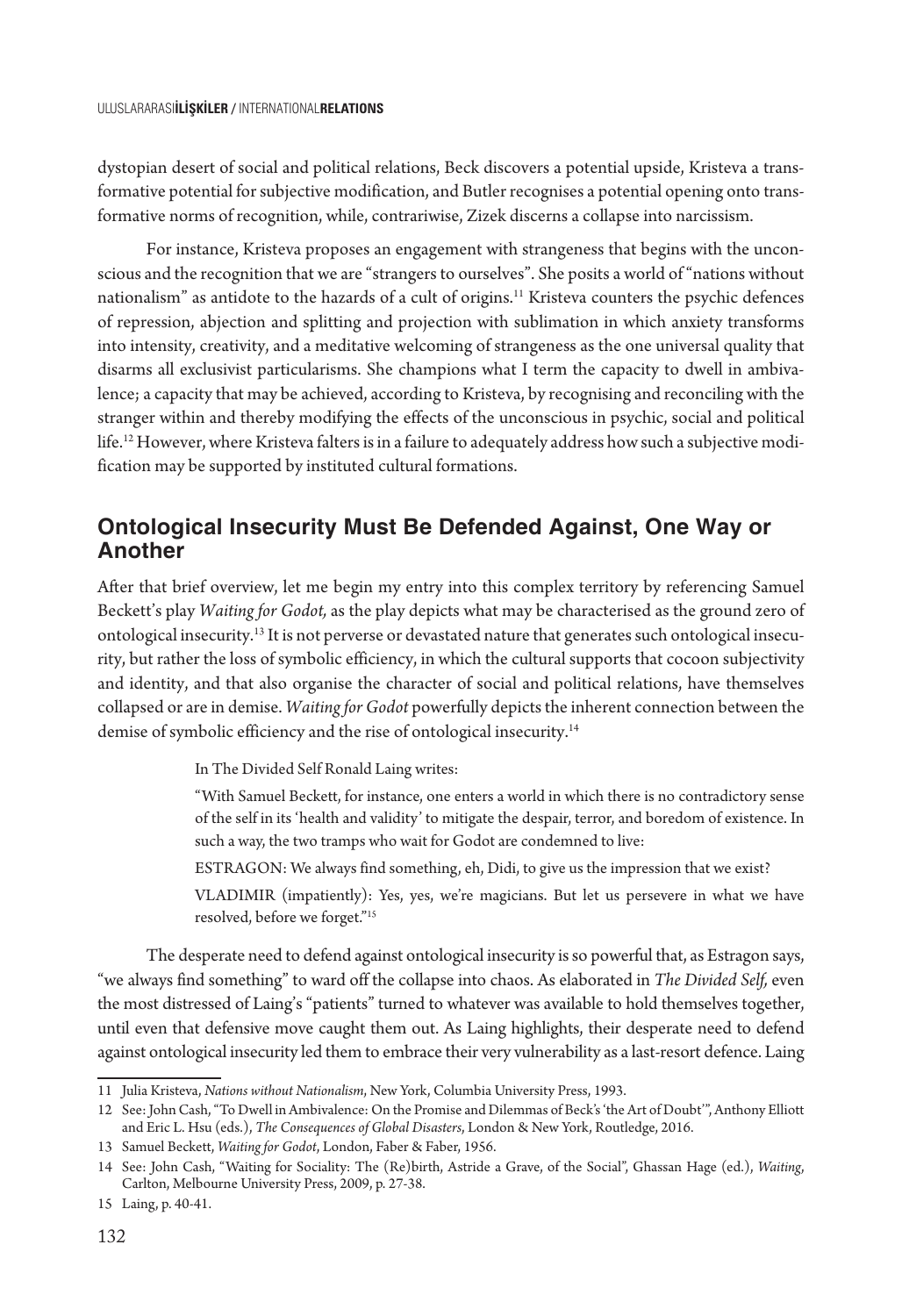explains that "(t)he most general expression of this principle is that when the risk is loss of being, the defence is to lapse into a state of non-being with, however, all the time the inner reservation that this lapsing into non-being is just a game, just pretending". The problem, however, is that "the individual may find that the pretence has been in the pretending and that, in a more real way than he had bargained for, he has actually lapsed into that very state of non-being he has so much dreaded".<sup>16</sup>

Fortunately, for most individuals and for most institutions, including the state, such desperate and self-immolating defences are not necessary. Instead, they routinely turn to the available cultural field to organise an identity and an understanding of the proper way to be, think, feel, and relate. However, as the cultural field is itself multiple and various and marked by qualitatively distinct norms for the construction of self and other and power, authority and violence, the cultural norms that dominate at any moment carry significant implications for how ontological insecurity is defended against and for the social and political effects that follow. For instance, when a populist discourse succeeds in promoting and establishing as proper, for a significant proportion of the political elite and the broader population, a cultural repertoire organised and dominated by the friend-enemy distinction, the effect of that populist discourse is to radically narrow the degrees of freedom available for the performance of political identifications and relations. The Trump Presidency and its aftermath highlight the perverse effects of such a narrowing, which generated a reweighting of the cultural repertoire such that a Hobbesian culture of anarchy was promoted and, for many, established as proper.17 In turn this generated widespread support amongst Republicans for the multiply debunked claim that the election was "stolen". We have since seen that, for the majority of Republicans, the "Big Lie" that the Presidential election was "stolen" has become integral to that political identity.18

### **Subjectivity, Sociality, and the World Risk Society**

As if the rise of populism is not concerning enough, Beck depicts an even more challenging situation. However, he also finds hope for a metamorphosis in social relations, institutions, technologies and, significantly, the organisation of human subjectivity and sociality that is prompted, indeed demanded, by the very extremity of the situation created by what he terms the world risk society. For Beck, the extremity of global risks itself accelerates the need for a great transformation incorporating political, social, and economic change, along with technological change and profound cultural and subjective re-organisation. Only a new "ethics of a post-industrial and radically modern identity and social contract" can save us from mutually assured self-destruction.<sup>19</sup> In his posthumously published book, *The Metamorphosis of the World,* Beck sets out a summary account of the thorough-going social and political metamorphosis that could arise from the stark threats that stalk the world risk society:

> "Global risk is the day-to-day sense of insecurity that we can no longer accept. It opens our eyes and raises our hopes. This encouragement is its paradox. … Thus life and survival within the horizon of global risk follow a logic that is diametrically opposed to war. In this situation it is

<sup>16</sup> Ibid., p. 111.

<sup>17</sup> Alexander Wendt outlines the Hobbesian, Lockean and Kantian cultures of anarchy in *Social Theory of International Politics,* Cambridge, Cambridge University Press, 1999.

<sup>18</sup> See: Harry Enten, "Polls Show Majority of Republicans Mistakenly Think the 2020 Election wasn't Legitimate", 11 April 2021, https://edition.cnn.com/2021/04/11/politics/voting-restrictions-analysis/index.html (Accessed 31 May 2021).

<sup>19</sup> Ulrich Beck, "The Art of Doubt", *The Reinvention of Politics,* Cambridge, Polity Press, 1997, p. 162.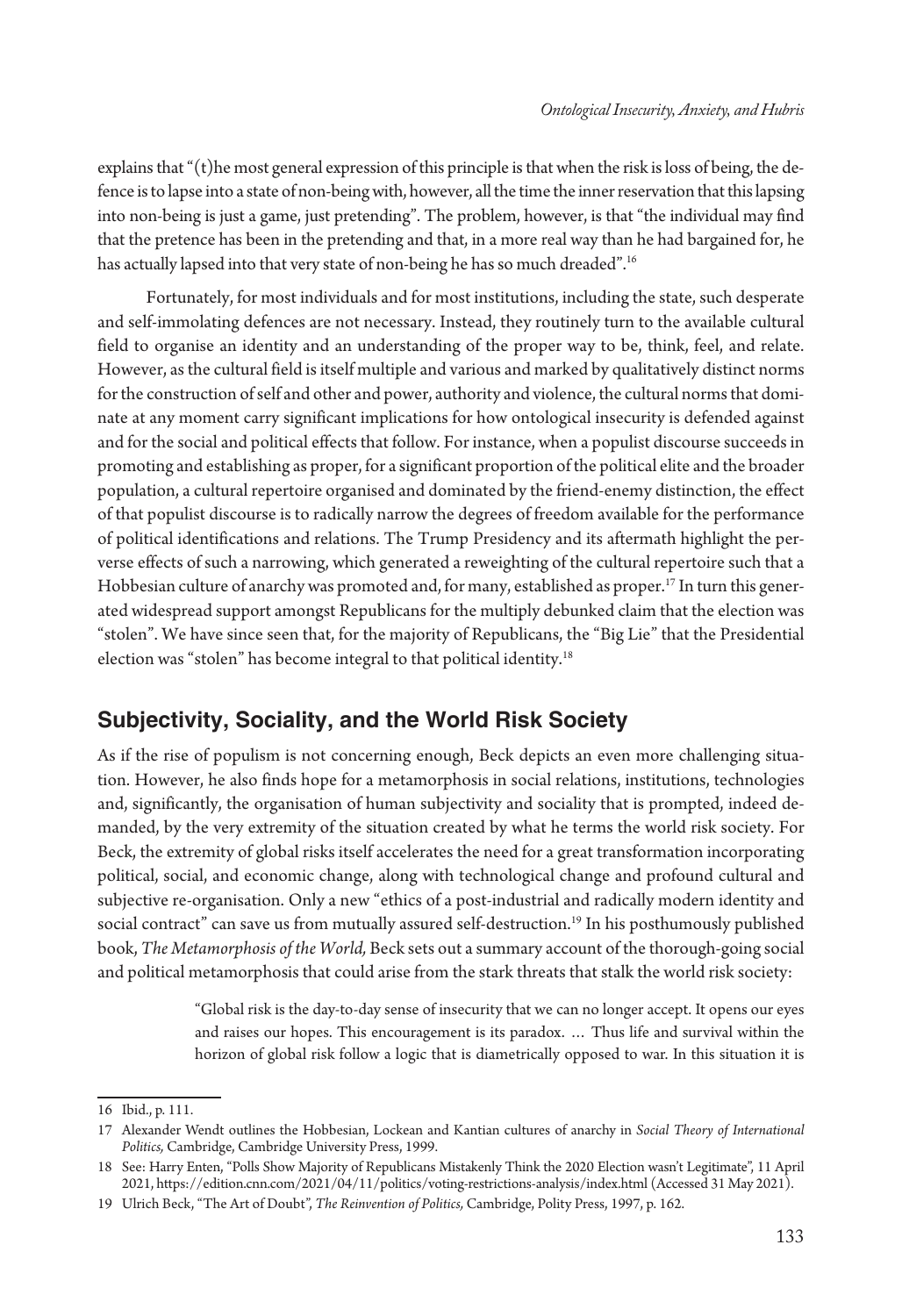rational to overcome the us-them opposition and to acknowledge the other as a partner rather than as an enemy to be destroyed. The logic of risk directs its gaze towards the explosion of plurality in the world, which the friend-foe gaze denies. World risk society opens up a moral space that might (though by no means necessarily will) give birth to a civil culture of responsibility that transcends old antagonisms and creates new alliances as well as new lines of conflict."<sup>20</sup>

While detailing the scale of the mega-hazards that the world confronts in the  $21<sup>st</sup>$  century, Beck discerns a potential upside to these dread prospects. The extent of these mega-hazards creates an imperative for transformation, including in the relation to otherness and difference. As Beck proposes, the logic of risk (the rational response to risk) is to overcome the friend-foe gaze and "to acknowledge the other as a partner rather than as an enemy to be destroyed". In this I fully concur, but I think that Beck's anticipated upside is even more demanding and difficult to achieve than he fully recognises. However, in a largely overlooked essay "The Art of Doubt" he comes closest to addressing the kinds of subjective or psychic changes that grasping such an upside would entail and the corresponding cultural changes it would rely on. Having written about this elsewhere, I will briefly outline that argument here.<sup>21</sup>

Beck anticipates a transformed "ethics of a post-industrial and radically modern identity and social contract" that may displace the logics and mentalities of what he terms "linear doubt" with its demand for certainty and its corrosive effects on both our physical and cultural worlds. In place of linear doubt, Beck champions "reflexive doubt" which, he argues, "will overcome industrialism's arrogant faith in technology and will establish tolerance and curiosity with respect to the otherness of others".22 This is "the art of doubt" that Beck anticipates as the necessary antidote to the corrosive destructiveness of linear doubt. Having characterised the world risk society as one dominated by insecurity, Beck argues that, when met with "reflexive doubt" such pervasive insecurity has a transformative potential that reaches all the way into human subjectivity. He writes:

> "However one imagines the new modernity, it will be characterized in all areas by an enhanced quantum, probably even by a new quality of insecurity: as variation, variety, change and ambivalence, but also as threat and as dangers that exceed the customary standards of calculation. In the conventional view this implies fear, with all the expected political consequences. Yet this need not necessarily be the case. This all-encompassing and all-permeating insecurity is not just the dark side of freedom. What is important instead is to discover it as the bright side. The introduction of insecurity into our thought and deeds may help to achieve the reduction of objectives, slowness, revisability and ability to learn, the care, consideration, tolerance and irony that are necessary for the change to a new modernity."<sup>23</sup>

While most of Beck's work is unduly cognitive in its understanding of the reflective processes that support the structurally under-determined, and hence not inevitable, metamorphosis he optimistically anticipates, in "The Art of Doubt" he uncharacteristically turns to a psychoanalytic conceptualisation to characterise the modes of human subjectivity and sociality that are potentially generated by the dilemmas of the world risk society. As he writes: "No, the destruction of the old

<sup>20</sup> Beck, *The Metamorphosis of the World*, p. 43.

<sup>21</sup> Cash, "To Dwell in Ambivalence".

<sup>22</sup> Beck, "The Art of Doubt", p. 162.

<sup>23</sup> Ibid., p. 168.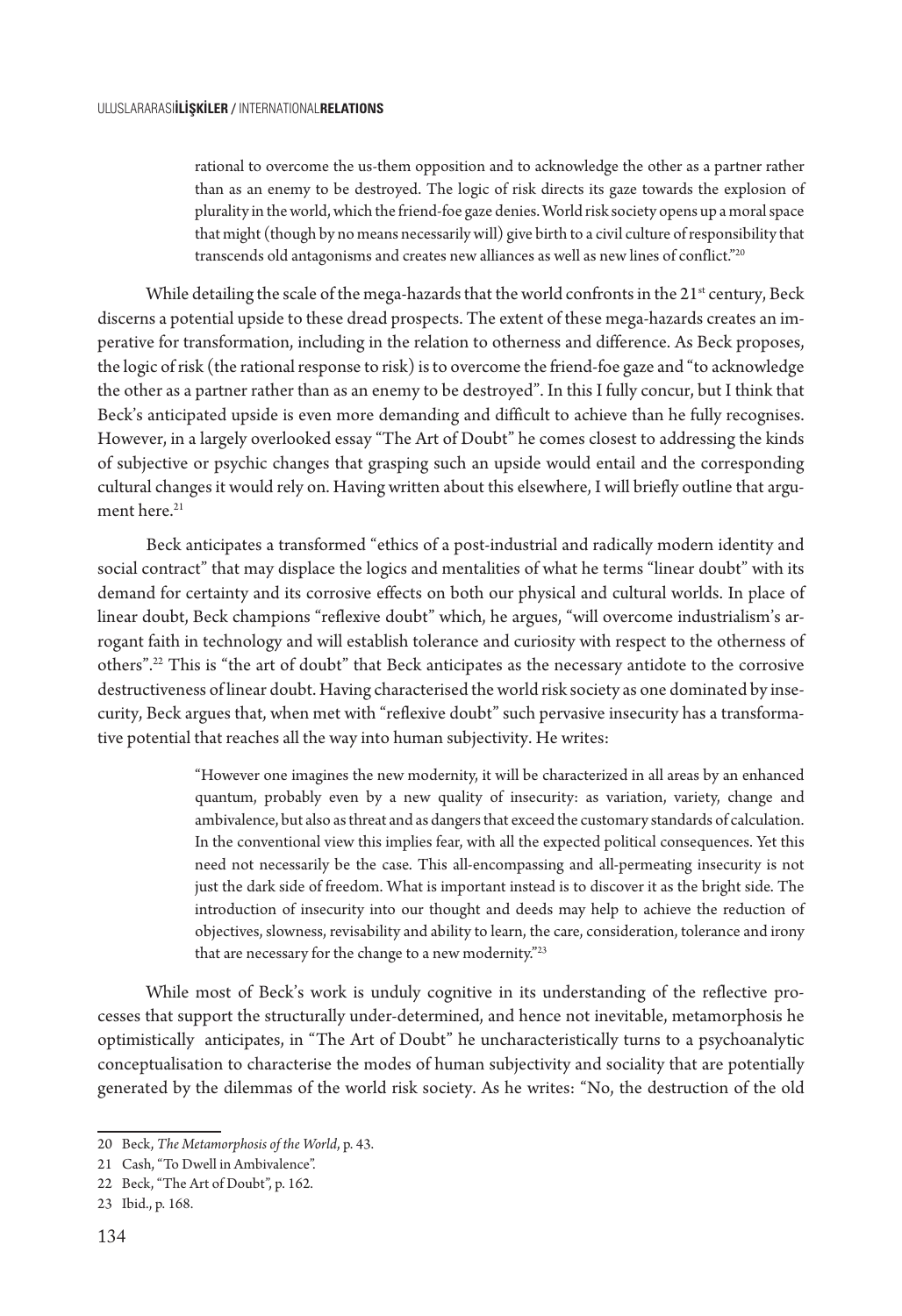grand illusions is not a loss, but rather a necessity in order to discover the breadth of smallness, the joys of relativism, ambiguity, multiple egos, affirmed drives (which had previously bowed down to the rule of a superego)".24 In this way, Beck draws on psychoanalytic concepts to convey the psychic qualities that he regards as central to the cosmopolitan subjectivity he envisages. Instead of the psychic defences of splitting and projection (into friend and foe) and in place of repression and surrender to a punitive superego, Beck anticipates psychic reorganisation ("multiple egos") and constructive and creative defences against insecurity and anxiety. Such defences involve sublimation, we can deduce, as according to Beck they "affirm" rather than repress and distort the drives, presumably through alternate gratifications that the defence of sublimation enables.

Beck's anticipation of "multiple egos" has clear limitations. As I will outline in my discussion of Kristeva below, the modification of the subject's relation to his or her unconscious, so that we no longer remain "strangers to ourselves", is a better way of characterising the psychic reorganization that Beck regards as necessary to escape the hegemony of the friend-enemy distinction. The strength of Beck's incorporation of psychoanalytic concepts is that it opens onto psychic processes that do not rely on "othering". Hence, it is worth stressing that not all defences against anxiety involve splitting and projection. In Kleinian theory the so-called depressive position preserves the complexity of both the other and the subject and resists the collapse of the self-other relation into a split world of good or bad, friend or enemy. Instead, reparation and care predominate.<sup>25</sup> This mode of psychic organisation supports the very capacities that Beck regards as essential in the world risk society; namely "revisability and ability to learn, the care, consideration, tolerance and irony that are necessary for the change to a new modernity". It displaces the defences of splitting and projection that predominate in Klein's paranoid-schizoid position and that attack and persecute the other, thereby projecting onto the other those aspects of one's own psychic experience that are unacceptable to the ego and that threaten its disintegration. Instead, the other is constructed as complex and multi-faceted, like the self. By dwelling in ambivalence rather than splitting ambivalence, this psychic position supports difference, complexity, and negotiation.26 It also supports the psychic defence of sublimation.

It is worth highlighting that sublimation is itself a psychic defence, although a strikingly unusual, indeed unique, one. Unlike all the other psychic defences, with sublimation the drives are "affirmed", to use Beck's formulation. To be more precise, the drives are "affirmed" because sublimation involves no diminution in the force of psychic energy as it achieves expression in socially and culturally valued forms and activities. The intensity of the drive is preserved as the aim is transformed and its object modified. In Freudian terms, there is no counter-cathexis to counter the force of the drive, unlike with every other defence mechanism.27 Hence, sublimation as a defence against anxiety and ontological insecurity displaces friend-enemy constructions. It enables a modified relation to unconscious processes that supports constructive engagement with the otherness of others, because it has already achieved such a relation to what Kristeva identifies as the stranger within, the internal other, the unconscious.

<sup>24</sup> Ibid., p. 162.

<sup>25</sup> Melanie Klein, *Contributions to Psycho-Analysis, 1921-1945*, London, Hogarth Press, 1948.

<sup>26</sup> For a parallel discussion of ambivalence, focussed on the stranger, see: Felix Berenskötter and Nicola Nymalm, "States of Ambivalence: Recovering the Concept of 'the Stranger' in International Relations", *Review of International Studies,* Vol. 47, No 1, 2021, p. 19-38.

<sup>27</sup> See: John Cash, "Sublime Intensity: In the Realm of Sublimation", Ghassan Hage and Emma Kowal (eds.), *Force, Movement, Intensity,* Carlton, Melbourne University Press, 2011, p. 66-79.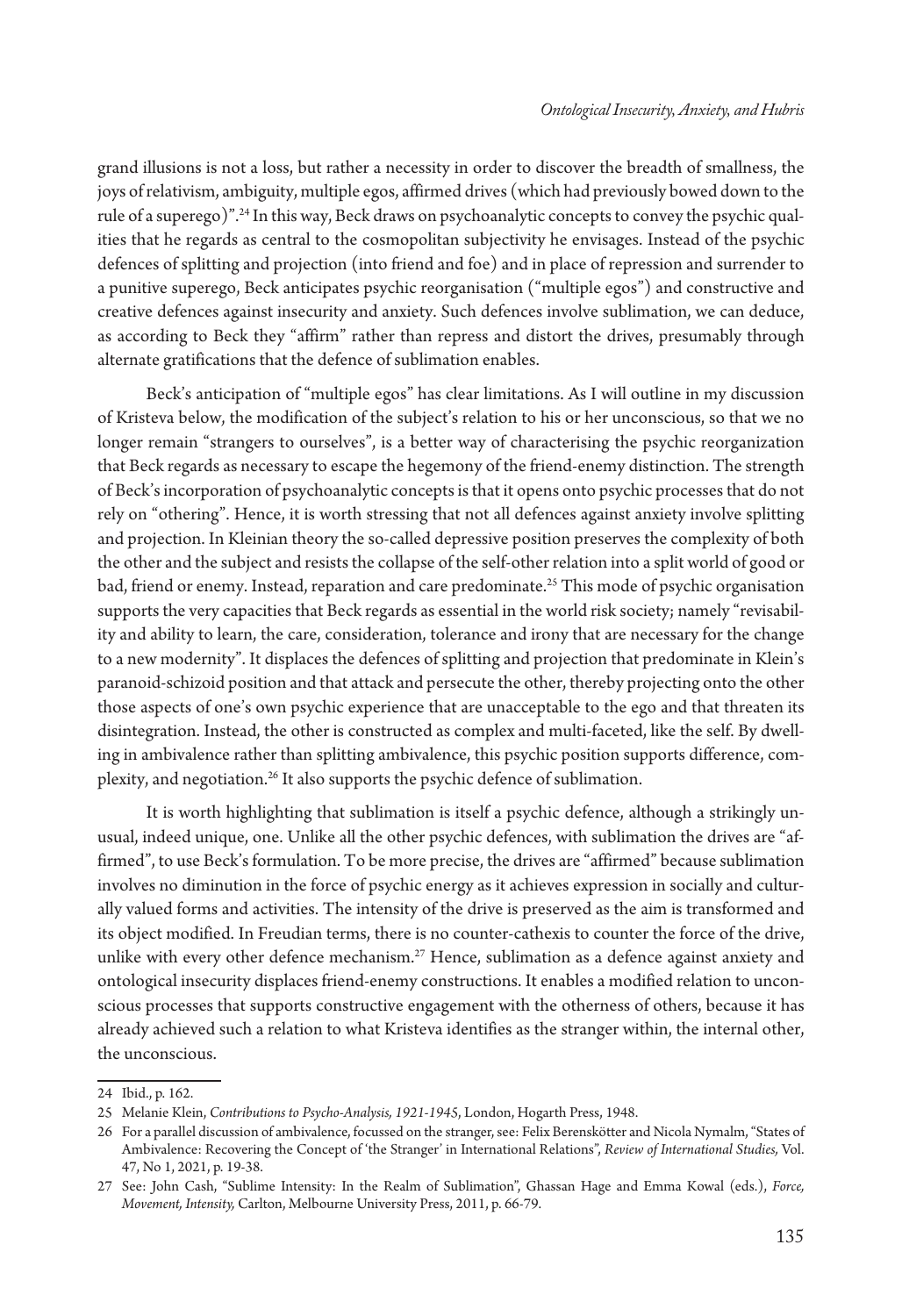#### **Subjectivity and Politics - Julia Kristeva and Nations without Nationalism**

Indeed, we can deepen Beck's insight into the subjective qualities that the insecurities of the world risk society render essential, while not inevitable, by turning to Kristeva's parallel concern with cosmopolitanism and her advocacy of a transitional international order of "nations without nationalism".<sup>28</sup> Kristeva's principal claim is that while we remain "strangers to ourselves" we will fail to achieve the promised "rights of man and citizen" as initially proclaimed by the French National Assembly, in the *Declaration of the Rights of Man and Citizen*. 29 In other words, egalitarian norms alone cannot forestall the decline into friend-enemy constructions of the national and international field, with all that follows. Something further is required, and psychoanalysis illuminates what that is. Kristeva writes:

> "Yes, let us have universality for the rights of man, provided we integrate in that universality not only the smug principle according to which "all men are brothers" but also that portion of conflict, hatred, violence, and destructiveness that for two centuries since the Declaration has ceaselessly been unloaded upon the realities of wars and fratricidal closeness and that the Freudian discovery of the unconscious tells us is a surely 'modifiable' but yet constituent portion of the human psyche."30

To overcome inherent limitations of the Declaration and of those many national constitutions and international declarations it has since influenced and inspired, the unconscious needs to be both incorporated and modified. Incorporated because it is a "constituent portion of the human psyche" and to deny it is to risk, indeed, to ensure its return. And modified because if left as the unmodified repressed it will return in destructive forms that poison social relations and that mutilate the subject – a self-mutilation that is then projected onto the other, the stranger. How this transformation is to be achieved – how human subjects can live together while modifying rather than repressing the passions that distort and destroy relations with the other, the stranger – that is the issue Kristeva raises. As she puts it: "Freud brings us the courage to call ourselves disintegrated in order not to integrate foreigners and even less to hunt them down".31 Hence, Kristeva focusses on the dual need to both modify subjectivity while also instituting norms that support equality, singularity, and difference. Only the combination of those two internally related processes can undo the perverse effects of a psychic organisation in which we are "strangers to ourselves".

To understand why such a modification is urgently needed in the contemporary globalising world, Kristeva directs her attention, initially, to the psychic processes integral to becoming a human subject. The struggle to separate from immersion in the mother-infant dyad relies on the capacity for abjection of the other and this abjection leaves a trace that marks psychic organisation. Klein's processes of splitting and projection serve a similar foundational role in stabilising the ego and its assumed integrity. Kristeva references Freud in this regard:

> "In the beginning was hatred, Freud said basically (contrary to the well-known biblical and evangelical statement), as he discovered that the human child differentiates itself from its

<sup>28</sup> Kristeva, *Nations without Nationalism*.

<sup>29</sup> Kristeva, *Strangers to Ourselves,* p. 148.

<sup>30</sup> Julia Kristeva, "What of Tomorrow's Nation?" in *Nations without Nationalism,* p. 27, my emphasis.

<sup>31</sup> Kristeva, *Strangers to Ourselves*, p. 191-192.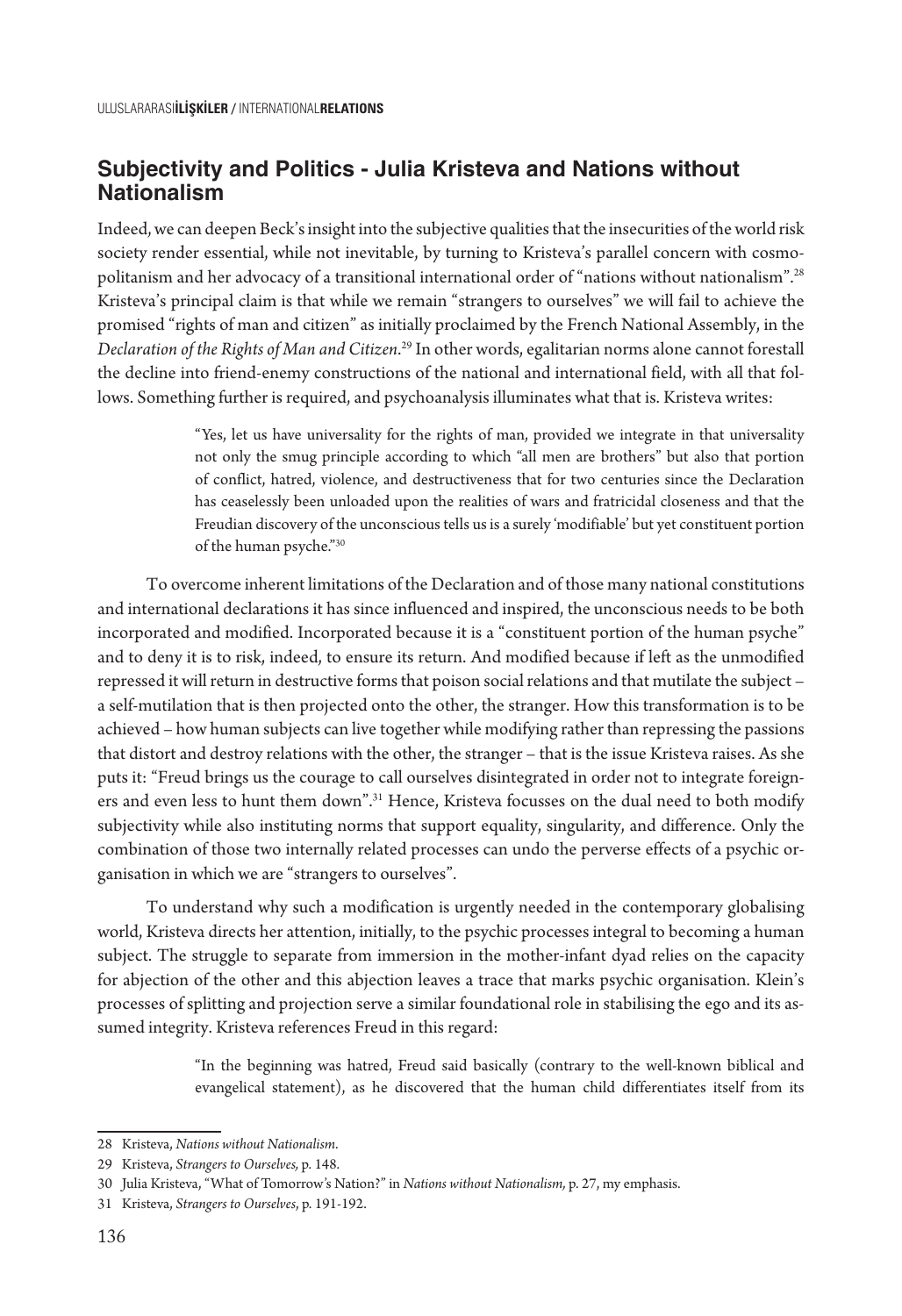mother through a rejection affect, and through the "no" sign as prototype of language and of all symbolism. To recognise the impetus of that hatred aroused by the other, within our own psychic dramas of psychosexual individuation - that is what psychoanalysis leads us to."32

It follows that a social and political order in which individuals are both recognised and related to as equally entitled citizen-subjects relies on an escape from domination by the traces, marks, and fault-lines of our becoming a subject. Unless their effect is modified, when confronted by circumstances that generate anxiety those traces propel human subjects towards rejection of the other and towards hatred and aggression, as the primary means of defending against ontological insecurity.

While Kristeva helpfully extends and deepens Beck's account of a potentially transformed subjectivity that can creatively meet the insecurity and uncertainty of the world risk society, she offers a very thin explanation of how accepting the stranger within might be achieved across whole populations and social institutions. This follows from her failure to adequately recognise the central role played by cultural formations in the organisation of subjectivity. For Kristeva, in her writing on "nations without nationalism" and "strangers to ourselves", cultural forms and social imaginaries are principally of relevance as a source of norms and ideals that can support the modification of subjectivity through providing opportunities for meditative reflection. They are resources for the kinds of subjective modifications that are potentially available within psychoanalytic psychotherapy; not equivalent, of course, but nevertheless cognate. This has the awkward effect of placing the individual subject in an oddly centred position within a process that is far more deeply embedded in the interplay of culture and psyche than Kristeva allows in this political context. No doubt significant numbers of individuals can and do reflectively work on themselves in this meditative way and reorganise the relation between ego and id processes (recognising that the ego is largely unconscious, and the id is entirely so.). However, Kristeva's focus on singularity tends to eclipse the sociality of the subject and the inevitable immersion of that subject within a cultural field that offers qualitatively distinct ways of defending against ontological insecurity. While some of these culturally encoded defences draw on psychic processes of splitting and projection, crucially, other culturally encoded defences do not. The significance of this point will be developed below.

Of course, Kristeva is well-acquainted with the power of cultural works, particularly literary works of avant-garde authors, about which she writes brilliantly. However, she is less alert to how cultural forms enter, and persist within, the ongoing reiteration of subjectivity and political identities and relations. The argument that I will go on to develop more fully below addresses that imbrication of culture, subjectivity, and the performance of political identities, first via a discussion of Judith Butler's concerns with vulnerability, loss, mourning and variable norms of recognition. More broadly, however, my argument is that while some cultural forms that are drawn upon to defend against ontological insecurity encode and promote psychic defence mechanisms that generate friend-enemy constructions, this is not a feature of all cultural forms resorted to for this defensive purpose. Indeed, as indicated above, alternate cultural forms encode "depressive position" defences that preserve rather than split ambivalence. They construct the other as complex and multi-faceted, just like the subject. Once such a cultural form is deeply instituted and, thereby, has established its unconscious defences as integral to the proper way to be, think, feel, and relate to self and others, it opens the possibility of a further qualitative reorganisation in which the drives are "affirmed" creatively through sublimation.

<sup>32</sup> Kristeva, "What of Tomorrow's Nation?", p. 29-30.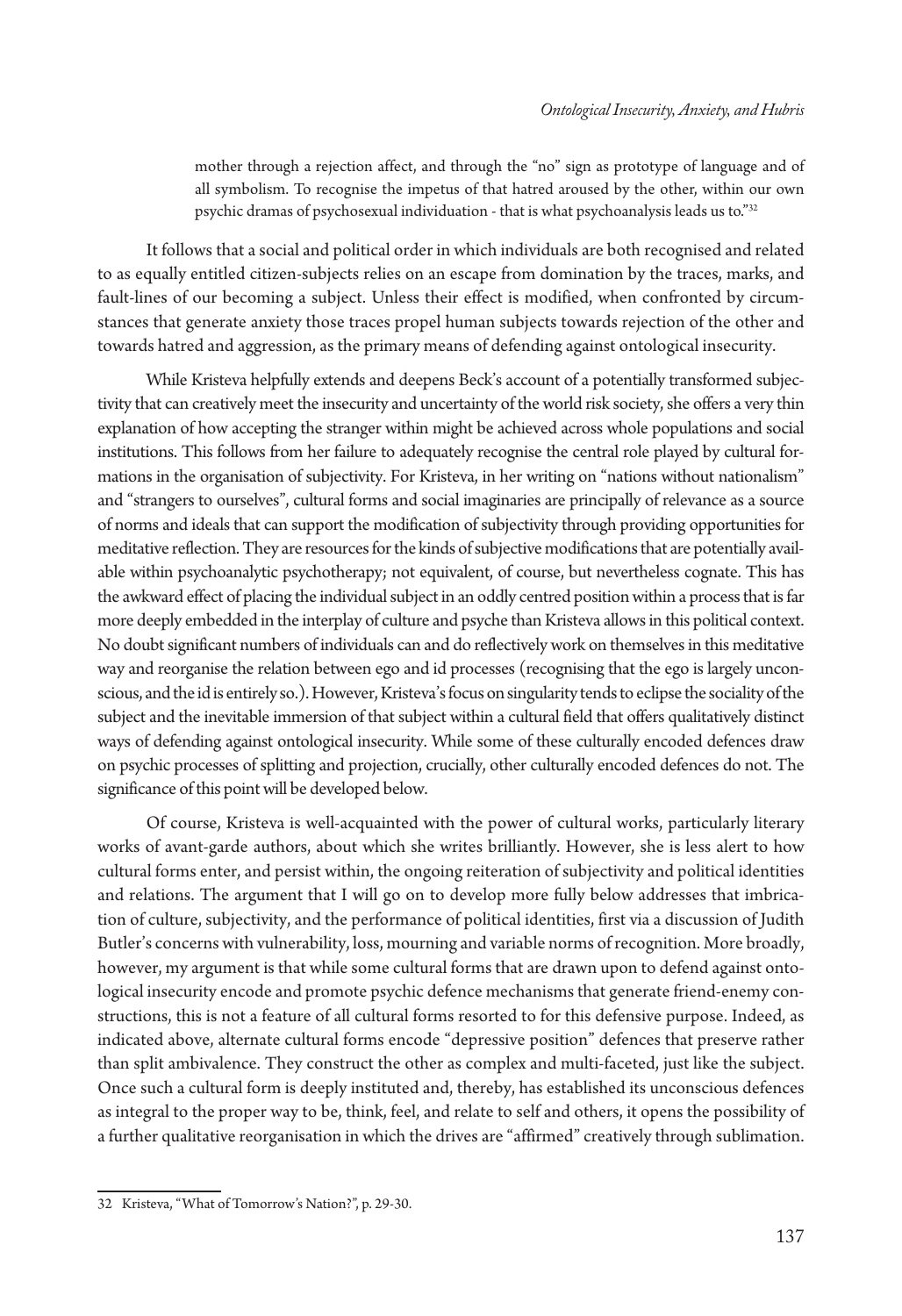#### **Scaling Up - From Psychic Modification to Variable Norms of Recognition**

Writing in the dark shadows of the attacks on the World Trade Centre and the Pentagon on September 11, 2001, Butler mourned the lost opportunity that these events had generated; namely the opportunity to recognise and value a shared human vulnerability through the adoption of norms of recognition that regard the injury and death of others in war-torn or conflict-ridden societies across the globe as warranting a similar sense of loss as that felt for those who are 'one of us'. In her essay "Violence, Mourning, Politics", Butler asks, "What makes for a grievable life" and proposes "reimagining the possibility of community on the basis of vulnerability and loss".33 Butler regrets the response by the United States to the events of September 11, seeing it as having opted, as previously, for norms of recognition that derealise vulnerable others exposed to the effects of United States military action. For instance, she references the "200,000 Iraqi children killed during the Gulf War and its aftermath", who were typically omitted from the American national discourse of loss and grief. Butler emphasises how prevailing norms of recognition determine which lives are "othered" and derealised and which are recognised as worthy of grief and mourning.

Such a linkage between the individual, the national and the international involves a "scaling up". Butler sketches in an explanation of how she justifies such a move:

> "Nations are not the same as individual psyches, but both can be described as "subjects," albeit of different orders. When the United States acts, it establishes a conception of what it means to act as an American, establishes a norm by which that subject might be known. In recent months, a subject has been instated at the national level, a sovereign and extra-legal subject, a violent and self-centered subject; its actions constitute the building of a subject that seeks to restore and maintain its mastery through the systematic destruction of its multilateral relations, its ties to the international community. It shores itself up, seeks to reconstitute its imagined wholeness, but only at the price of denying its own vulnerability, its dependency, its exposure, where it exploits those very features in others, thereby making those features "other to" itself."34

Butler's discussion specifies one qualitatively distinct set of norms of recognition that rely on "othering" processes. But Butler is well-aware that norms of recognition are variable. As she writes: "if vulnerability is one precondition for humanization, and humanization takes place differently through 'variable forms of recognition', then it follows that vulnerability is fundamentally dependent on existing norms of recognition if it is to be attributed to any human subject".<sup>35</sup>

In *Senses of the Subject,* Butler develops this conceptualisation of variable norms of recognition in ways that are consistent with my own intended usage.

> "It is always possible to refer to a norm as a singular kind of thing, but let us remember that norms tend to arrive in clusters, interconnected, and that they have both spatial and temporal dimensions inseparable from what they are, how they act, and how they form what they act upon.

> A norm may be said to precede us, to circulate in the world before it touches upon us. When it does make its landing, it acts in several different ways: norms impress themselves upon us,

<sup>33</sup> Butler, *Precarious Life*, p. 20.

<sup>34</sup> Ibid., p. 41.

<sup>35</sup> Ibid., p. 43, my emphasis.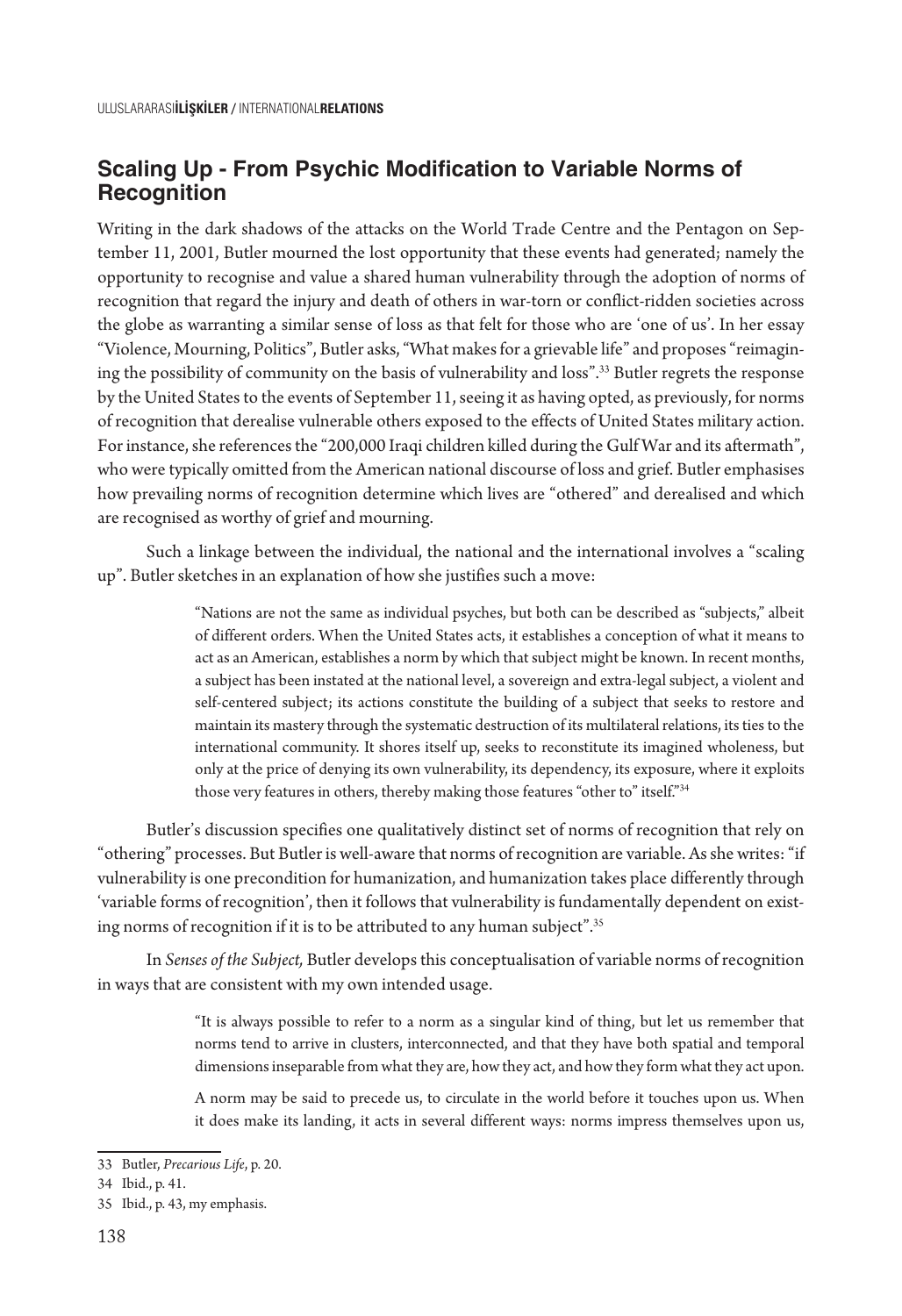and that impression opens up an affective register. Norms form us, but only because there is already some proximate and involuntary relation to their impress; they require and intensify our impressionability. Norms act on us from all sides, that is, in multiple and sometimes contradictory ways; they act upon a sensibility at the same time that they form it; they lead us to feel in certain ways, and those feelings can enter into our thinking even, as we might well end up thinking about them. They condition and form us, and yet they are hardly finished with that work once we start to emerge as thinking and speaking beings. Rather, they continue to act according to an iterative logic that ends for any of us only when life ends, though the life of norms, of discourse more generally, continues on with a tenacity that is quite indifferent to our finitude."36

While this account begins with a focus on the dependent infant, helpless and vulnerable in the hands of others, to whom he or she must attach emotionally to survive, hopefully thrive, and "emerge as (a) thinking and speaking being(s)", Butler quickly includes the socially instituted norms that precede and await the infant and child and that themselves persist for so long as they are reiterated within discourse.

Perhaps the most interesting aspect of Butler's account of the relation between norms of recognition and the subjectivities and inter-subjective relations they organize is her emphasis on affects and feelings. Norms are understood as cultural forms that organize how we feel as well as think and relate. Some norms do this in ways that are qualitatively different from others – indeed we could start to characterize them in an IR context, following Wendt, as Hobbesian, Lockean and Kantian.<sup>37</sup> The further point is that they are instituted in clusters and that they continue to mark themselves upon our subjectivity throughout life through an "iterative logic". My preferred way of putting this is to talk of a cultural repertoire that has been formed iteratively over time, having been drawn from the extant cultural field within which the parties in interaction relate to each other. This cultural repertoire clusters together qualitatively different norms of recognition that compete to organize the relationship between individuals, groups, institutions, or states. The cultural repertoire is itself internally structured for the moment and it is iteratively constructed and reconstructed. Hence, at any moment, it promotes one norm of recognition, or weighted mixture of norms, ahead of others, or other weighted combinations.38

Butler also incorporates norms into her understanding of how change is produced or achieved:

"Of course, it is possible to break with certain norms as they exercise the power to craft us, but that can happen only by the intervention of countervailing norms. And if the latter can and does happen, it means simply that the "matrix of relations" that forms the subject is not an integrated and harmonious network, but a field of potential disharmony, antagonism, and contest."<sup>39</sup>

Norms and countervailing norms of recognition coexist within a disharmonious and internally antagonistic field. Consequently, the spectre of ontological insecurity may haunt an organized identity and pattern of relationships, and Butler is right to argue that subjects (and we can include states-in-interaction) can only "break with certain norms … by the intervention of countervailing norms". The alternative is to disintegrate and become incapable of recognition of self or others,

<sup>36</sup> Judith Butler, *Senses of the Subject,* New York, Fordham University Press, 2015, p. 5.

<sup>37</sup> Wendt, *Social Theory of International Politics.*

<sup>38</sup> For a fuller account, see: John Cash, "Psychoanalysis, Cultures of Anarchy, and Ontological Insecurity", *International Theory,* Vol. 12, No 2, 2020, pp. 306–321.

<sup>39</sup> Butler, *Senses of the Subject*, p. 9.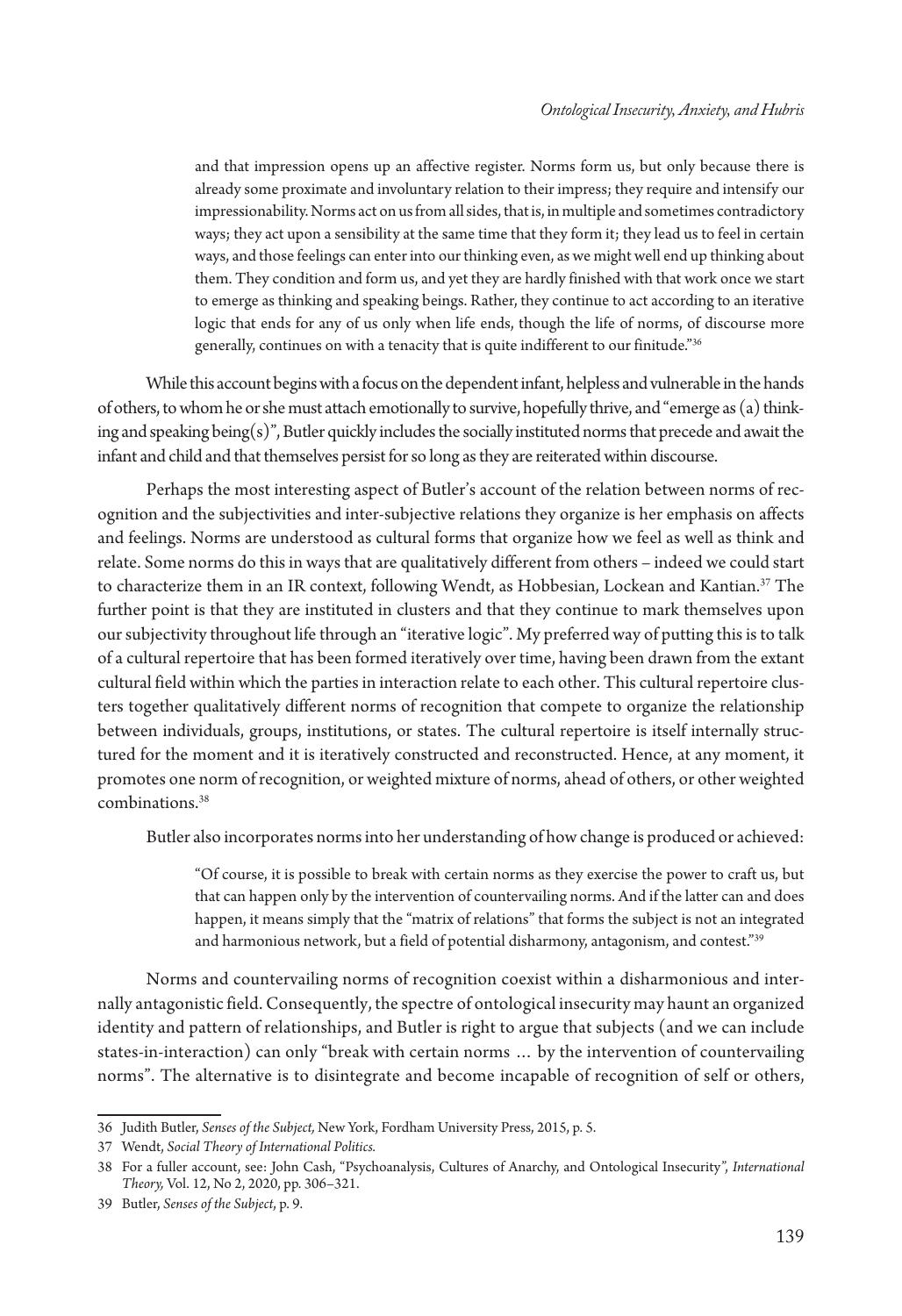to fall into chaos. While that is possible, of course, and is clearly a reality for some individuals, it is less likely for social institutions, including states, than it is for deeply troubled individuals. One possibility in such extreme circumstances would be the adoption of Hobbesian norms of recognition and a stabilizing of identity via unconscious mechanisms of splitting and projection – as in the friend-enemy distinction. However, this is not inevitable as other, qualitatively distinct responses to the threat of ontological insecurity are possible. These include the capacity to dwell in ambivalence and thereby resist the siren call of the friend-enemy distinction. They may also include the capacity to sublimate aggressivity, hatred, envy and other destructive drives and affects. It follows that the displacement of othering processes involves a political battle within the cultural and discursive field to determine which of the variable norms of recognition can embed themselves as the proper form of common-sense and, thereby, as the proper way to construct self and other and authority, power, and violence, while defending against threats to ontological security.<sup>40</sup>

## **The World Risk Society and the Demise of Symbolic Efficiency**

Zizek identifies the demise of symbolic efficiency as a profoundly destabilising process that has emerged in the contemporary world. Shared understandings of how to be, think, feel, act, and relate that were previously guaranteed by the big Other – the symbolic order – and internalised as the ego ideal, have lost their symbolic efficiency. As a substitute, a series of agencies and committees, or "substitute small big Others", have arisen that attempt to regulate behaviour across a diverse range of institutional settings. As Zizek writes:

> "Perhaps the most eye-catching facet of this new status of the nonexistence of the big Other is the sprouting of 'committees' destined to decide upon the so-called ethical dilemmas which crop up when technological developments ever-increasingly affect our life-world: not only cyberspace but also domains as diverse as medicine and biogenetics on the one hand, and the rules of sexual conduct and the protection of human rights on the other, confront us with the need to invent the basic rules of proper ethical conduct, since we lack any form of big Other, any symbolic point of reference that would serve as a safe and unproblematic moral anchor."<sup>41</sup>

In this discussion Zizek draws heavily, if critically, on Beck's and Giddens' argument that, in the world risk society, globalization combined with individualization has generated a new dilemma. While human subjects are freed from the demands of conventional identities and roles, they are nevertheless required to choose. Deprived of, but also freed from, the authority of "a safe and unproblematic moral anchor" they are compelled to self-reflexively construct an identity for themselves and to negotiate their improvised way through the complexity of contemporary societies. As unusually heavy demands are placed on the individual subject, a need for resilience in the face of uncertainty and insecurity becomes a necessary attribute. However, according to Zizek, the "nonexistence of the big Other" and the resultant demise of symbolic efficiency renders such resilient subjects a disappearing type. As he puts it concerning the theorists of the risk society:

<sup>40</sup> For more detail, see: John Cash, "The Dilemmas of Ontological Insecurity in a Postcolonising Northern Ireland", *Postcolonial Studies*, Vol. 20, No 3, 2017, p. 387-410.

<sup>41</sup> Zizek, *The Ticklish Subject,* p. 332.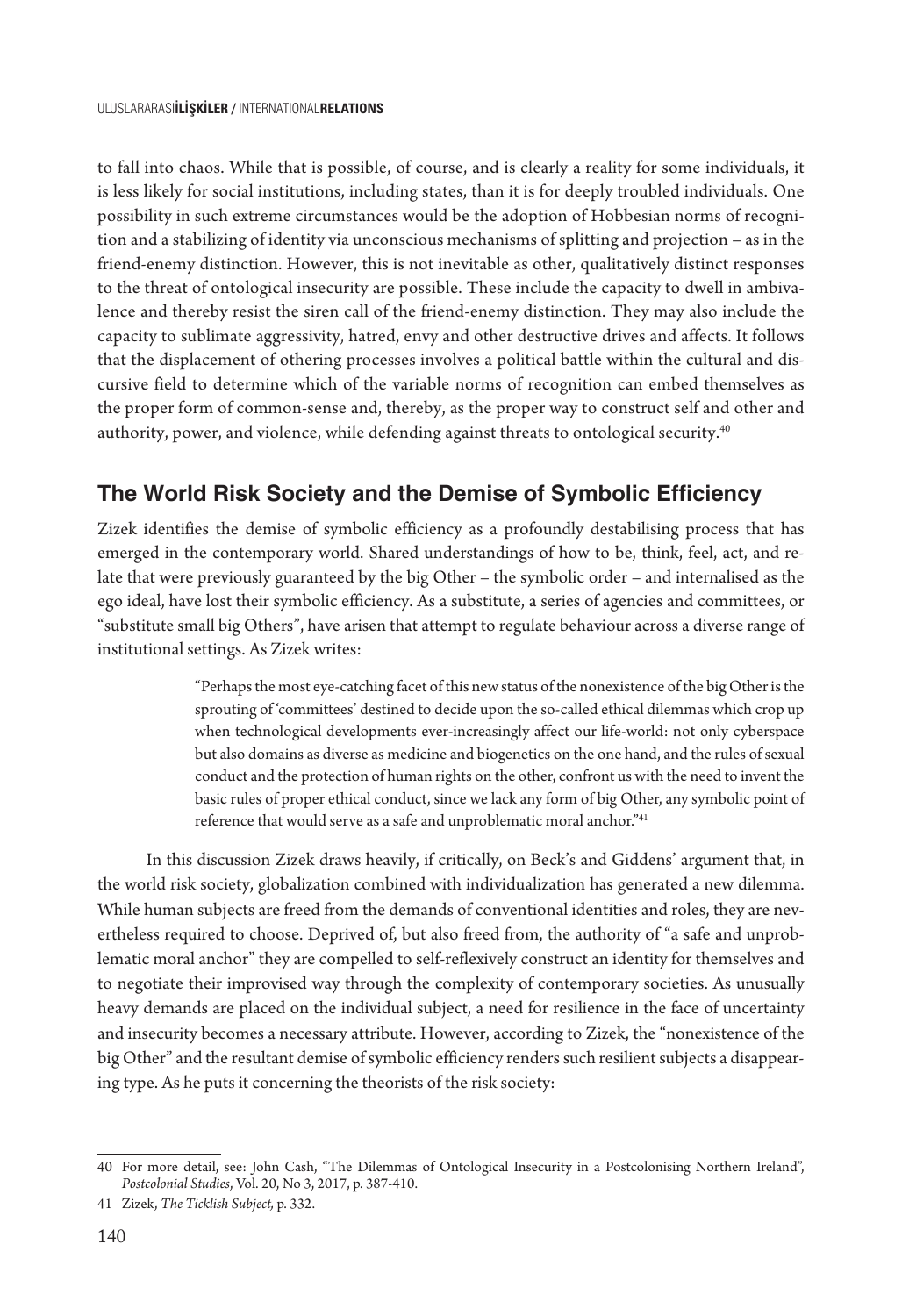"their subject remains the modern subject, able to reason and reflect freely, to decide on and select his/her set of norms and so on. … [they] unproblematically rely on the fact that, in the conditions of the disintegration of symbolic Trust, the reflexive subject of the Enlightenment somehow, inexplicably, survives intact."42

While that may be a sound critique of Giddens, we know from my earlier discussion of Beck's "art of doubt", with its account of a profoundly transformed subjectivity which Beck regards as a necessary although not inevitable feature of a transformed social order, that this is a misleading characterization of Beck by Zizek. It fails to notice that Beck's reflexive doubter is not what Zizek characterizes as "the reflexive subject of the Enlightenment". Rather, for Beck, the linear doubter characteristic of Enlightenment reason is undermined by the structural characteristics of the world risk society. Driven by the risks entailed in that structural transformation, the linear doubter is eclipsed and, ideally, displaced by subjects capable of practicing reflexive doubt. While this potential metamorphosis in which the linear doubter is transformed into the reflexive doubter is structurally under-determined, according to Beck it remains essential, if mutually assured destruction through warfare or ecological catastrophe is to be avoided. Clearly, Zizek and Beck are at cross-purposes, with Zizek addressing Beck's linear doubter while Beck anticipates a structurally under-determined, yet essential, transformation of subjectivity in which subjects capable of reflexive doubt predominate. However, despite failing to engage with Beck's anticipation of transformed subjectivities capable of enacting "the art of doubt", Zizek's significant contribution is the clarity with which his focus on the demise of symbolic efficiency illuminates the sources of ontological insecurity in the contemporary world.

Zizek also argues that the demise of symbolic efficiency promotes the formation of narcissistic subjects, a clear counterpoint to Beck's reflexive doubters. For Zizek, Narcissus has replaced Oedipus, with the effect that the superego has escaped from the pacifying influence of the ego-ideal. The consequence is that the super-ego "orders you to enjoy doing what you have to do".43 A further consequence is that subjects freed from the authority of the symbolic order introduce domination and submission into their private lives. Most of all, they consume, following the super-ego demand "to enjoy doing what you have to do" and, thereby, reproduce the capitalist social order. We should note that such subjects would be particularly susceptible to the othering defences against ontological insecurity that predominate in national and international politics.

In this way Zizek provides an alternative to Beck's subjects who exercise the art of doubt. My larger argument about the dynamic co-presence of competing norms of recognition within the cultural repertoires of states and other social institutions provides a means of grasping how these competing forms of subjectivity are both products of the demise of symbolic efficiency and are locked in an ongoing conflict that is enacted within cultural repertoires, as well as within psychic life. They are best understood, not as character types, but rather as competing forms of subjectivity organised through the emotional investments and the identifications formed with one or more of the variable norms of recognition co-present in the cultural repertoires of nation-states and other social and political institutions.

<sup>42</sup> Ibid., p. 342.

<sup>43</sup> Ibid., p. 268.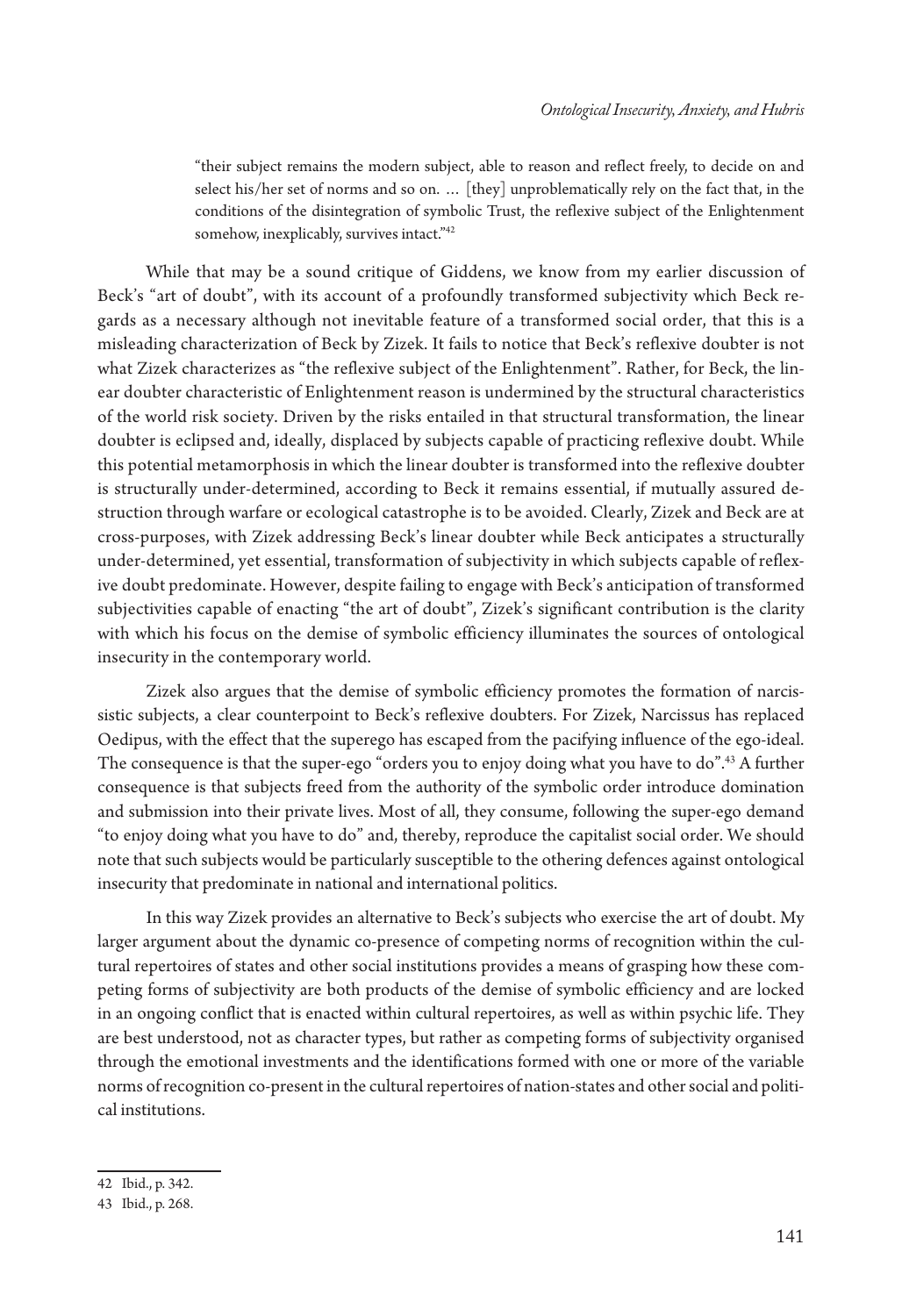#### **Conclusion**

As I hope will be apparent, I have elaborated my own argument in a kind of meditative dialogue with several significant others, while focussing on the theme of this special issue on "Anxiety and Change in International Relations". While addressing the powerful resistances to change arising from the ontological insecurities generated by globalisation and the world risk society, I have also outlined the cultural norms and the forms of subjectivity that a successful change would entail and the pressing need for these to be collectively realised, even if only partially.

How should we understand "change" in this context? Would effective change eradicate such othering norms, or, rather, displace and/or temper them by establishing the propriety of alternative norms of recognition and instituting, or at least validating, these alternative norms as the proper way to be, think, feel, and relate? As indicated in my earlier discussion, displacement and a re-balancing of the cultural repertoire, rather than the eradication of othering defences and the Hobbesian culture of anarchy, is the best way to conceptualise how effective change may be generated and instituted. My own argument that the cultural repertoires drawn upon by states in their interactions with other states are themselves a dynamic amalgam of qualitatively distinct cultures of anarchy is pertinent here, as is my reframing of that argument in terms borrowed from Butler.<sup>44</sup> That discussion highlights that, as Butler puts it, any "break with certain norms" requires "the intervention of countervailing norms". In other words, displacement of certain norms of recognition involves a re-weighting of the cultural repertoire such that alternative norms gain legitimacy and are drawn upon as the proper way to organise identities and relations with others. It is important to note that displaced norms do not thereby disappear. Rather, they continue to haunt the newly instituted pattern of identities and relations and may reclaim legitimacy under circumstances that disrupt the capacity of the newly instituted norms of recognition to defend against ontological insecurity.45 The further point is that cultural repertoires typically contain competing norms of recognition that may be drawn on selectively either to consolidate the already-established norms, or to disrupt those norms by validating alternative ones.

For example, Angela Merkel's frequent reiteration of "Wir schaffen das" throughout 2015, despite fierce opposition, is an example of a very different norm of recognition being drawn from the cultural repertoire of a reunited Germany and foregrounded by a principal political figure to challenge the more deeply sedimented othering norms concerning irregular immigration that were dominant within Germany and across the EU. Writing in *Politico*, Delcker elaborates on Merkel's famous phrase as follows:

> "The German "Wir schaffen das" does not express the same degree of enthusiasm as "we can do it" does in English. Instead, it implies "we will manage the situation, because we have no other choice." Merkel's complete sentence, in its original context, would more accurately translate as, "We have managed so many things — we will also manage this situation."46

<sup>44</sup> Cash, "Psychoanalysis, Cultures of Anarchy, and Ontological Insecurity".

<sup>45</sup> See: Cash, "The Dilemmas of Ontological Insecurity".

<sup>46</sup> Janosch Delcker, "The Phrase that Haunts Angela Merkel", 19 August 2016, https://www.politico.eu/article/thephrase-that-haunts-angela-merkel/ (Accessed 20 October 2021).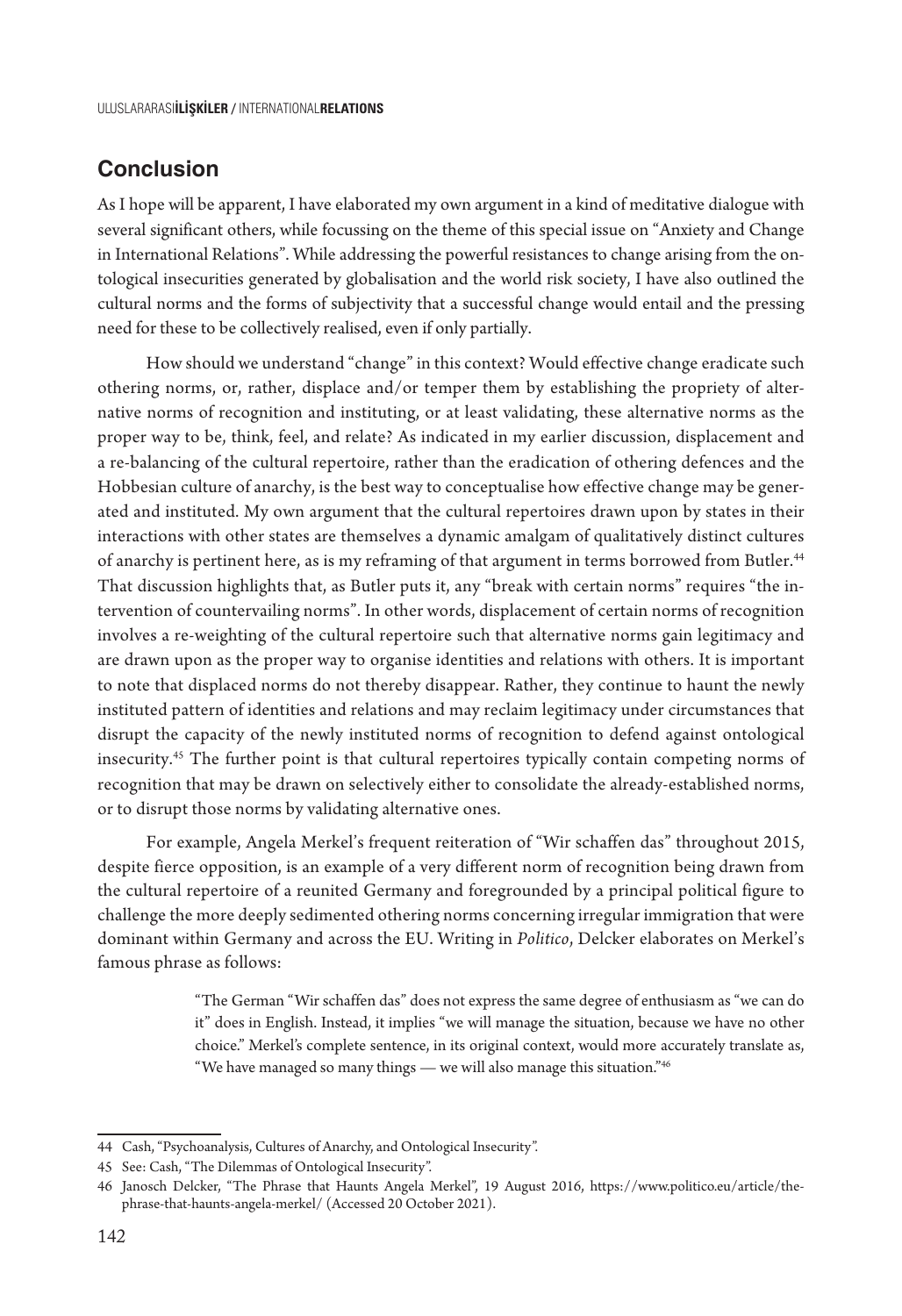Strikingly, Merkel's recognition of the difficulties and anxieties inevitably involved in such a welcoming of approximately one million refugees in a brief period, joined to an optimism about the capacity to manage and benefit from such a policy, involves dwelling in ambivalence rather than turning to defences of splitting and projection. This is exactly the mentality that Mitzen outlines in her account of her alternative to a homeland imaginary dominated by othering processes. Mitzen terms this alternative the "homespace" imaginary and characterises it as not "sharply bordered or perfectly comfortable" and as one needing to "accommodate anxiety and discomfort".47 In Kleinian terms, this is a social imaginary deeply encoded with the psychic defences of the depressive position and, therefore, able to contain rather than split ambivalence while dealing with complexity and difficulties. In Kristeva's terms, it is a social imaginary of "nations without nationalism". In short, it is an alternative norm of recognition with significant implications for social and political relations.

Three main concerns have been addressed throughout my discussion. The first relates to the psychic roots of othering processes and their encoding into cultural repertoires. Clearly, these are a major impediment to change, particularly in the context of anxiety and international relations. The second relates to the thorny issue of displacing the prevalence of such othering processes within national and international politics, as well as in other aspects of psychic and social life. The third concern relates to the effects of contemporary globalising processes on the symbolic efficiency of cultures, norms, and social imaginaries, and on the need to defend against the ontological insecurity that these disruptive globalising processes can generate. As each of these concerns has been addressed above, I will comment briefly by way of conclusion.

Taking the third concern first, Beck, Kristeva, Butler, and Zizek all emphasise that globalisation has generated insecurity that is no longer routinely forestalled or shielded by stable cultural conventions, roles and identities. While not explicitly addressing the ontological security literature, their arguments indicate the enhanced scope and scale of ontological insecurity in contemporary societies. My own addition to this concern is to highlight that ontological insecurity is so psychologically intolerable that it must be defended against with whatever resources are available or can be created or cobbled together. Hence, the particular norms of recognition drawn upon to defend against ontological insecurity take on vast political significance. Whether they split or, instead, contain ambivalence and whether they dissolve or, instead, incorporate complexity become central to their implications for national and international conflict or cooperation, and indeed for ethno-political conflict as well.

My further point is that psychic defences against ontological insecurity, ranging from those that rely on splitting and projection to those that support the capacity to dwell in ambivalence, are encoded in varying weightings within the cultures of institutions, including nation-states and states-ininteraction. Once established within the culture of an institution as the proper way to defend against anxiety, the predominant encoded defences are routinely drawn upon by individuals performing their role-identity as agents of that institution, or as members of that nation-state. While institutions vary in the degrees of freedom they allow their agents in this regard, for an agent to be recognised as a competent agent, a capacity to defend against anxiety in preferred or prescribed ways is a routine expectation. To the extent that subjects (including as citizens) identify with such institutions, including the nation, they thereby also tend to draw on the dominant, culturally encoded mechanisms of defence,

<sup>47</sup> Jennifer Mitzen, "Feeling at Home in Europe: Migration, Ontological Security, and the Political Psychology of EU Bordering", *Political Psychology,* Vol. 39, No 6, 2018, p. 1384.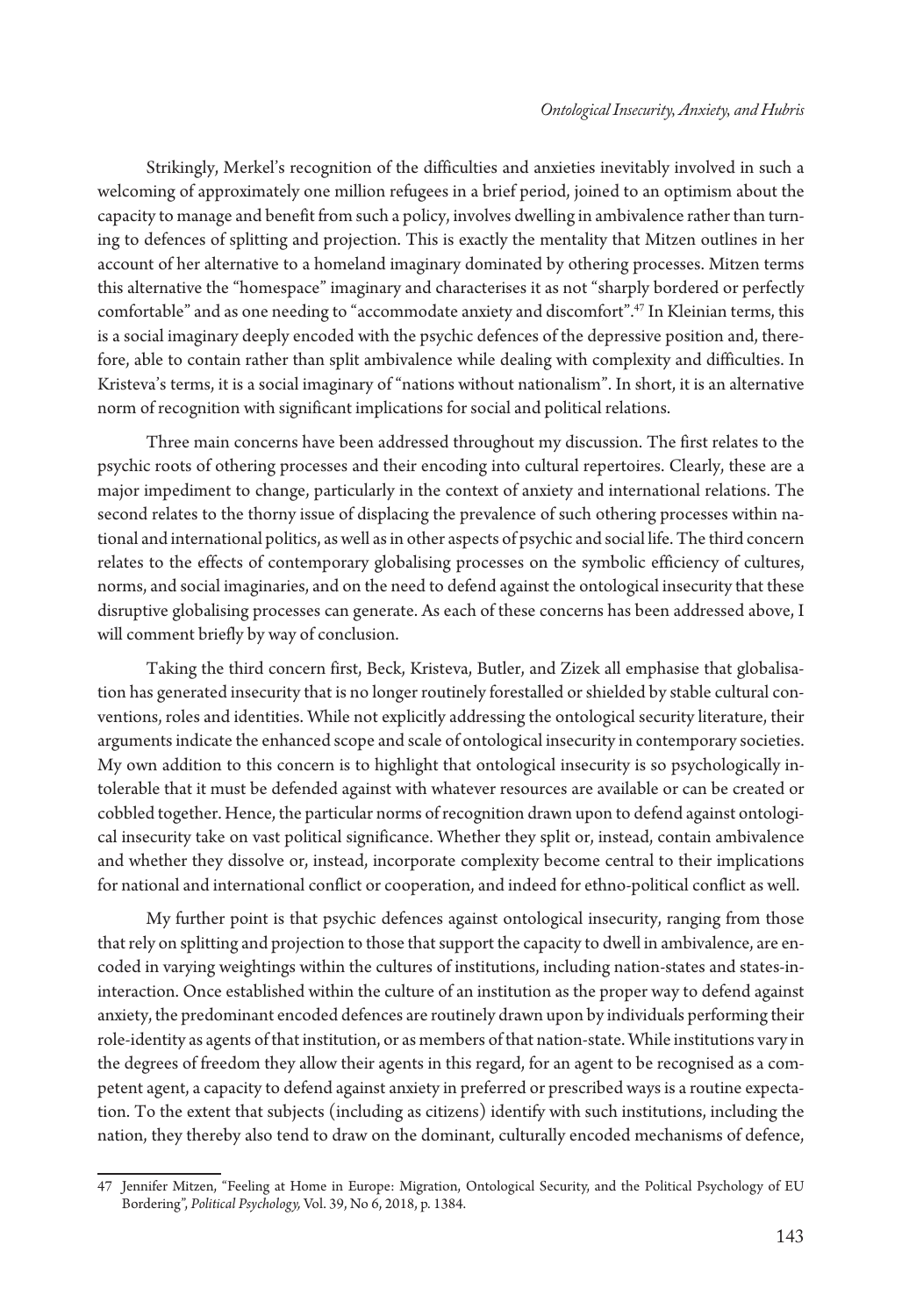so that they will be recognised as a proper agent or citizen. It is through shared identifications with the culture of an institution and its differentially weighted norms and encoded defences that 'scaling up" from individuals to institutions is produced.<sup>48</sup>

In the face of so many influences that promote othering processes, the prospect of displacing such harm-inducing mentalities across international relations, societies or institutions rests on the qualitative variability of the cultural field. That variability creates the possibility to render as proper, alternate cultural repertoires that validate norms of recognition encoded with psychic defences that contain rather than split ambivalence and that incorporate rather than dissect complexity. While Beck's reflexive modernisation may undercut the authority of established institutions and practices – producing a demise of symbolic efficiency – the change in mentalities that Beck addresses under the category of reflexive doubt is best understood through a focus on the re-weighting of cultural repertoires and their corresponding norms of recognition. These alternate norms of recognition are structured by what Melanie Klein characterises as the depressive position and their redemptive virtue is that they promote respect and care for the other, as well as for the stranger within. Consequently, they support the capacity for sublimation, a central feature of both Beck's "art of doubt" and Kristeva's account of the unconscious as "a surely modifiable but yet constituent portion of the human psyche".49 Hence, the political project to institute, or at least initiate, such a cultural and subjective transformation involves the re-weighting of cultural repertoires by establishing as proper, cultural forms and norms of recognition that support the capacity to dwell in ambivalence and that resist othering processes such as splitting and projection. That is a difficult ask and task, but it is one that we see attempted every day, while also resisted every day. Obviously, it is a task worth persevering with, for all our sakes.

#### **Bibliography**

- Beck, Ulrich (1997). "The Art of Doubt", *The Reinvention of Politics,* Cambridge, Polity Press.
- Beck, Ulrich (2016). *The Metamorphosis of the World.* Cambridge, Polity Press.

Beckett, Samuel (1956). *Waiting for Godot.* London, Faber & Faber.

- Berenskötter, Felix and Nicola Nymalm, (2021). "States of Ambivalence: Recovering the Concept of 'the Stranger' in International Relations", *Review of International Studies,* Vol. 47, No 1, p. 19-38.
- Brown, Wendy (2010). *Walled States, Waning Sovereignty.* New York, Zone Books.
- Butler, Judith (2004). *Precarious Life.* London & New York, Verso.

Butler, Judith (2015). *Senses of the Subject.* New York, Fordham University Press.

- Cash, John (2009). "Waiting for Sociality: The (Re)birth, Astride a Grave, of the Social", Ghassan Hage (ed.), *Waiting.* Carlton, Melbourne University Press.
- Cash, John (2011). "Sublime Intensity: In the Realm of Sublimation", Ghassan Hage and Emma Kowal (eds.), *Force, Movement, Intensity.* Carlton, Melbourne University Press.
- Cash, John (2016). "To Dwell in Ambivalence: On the Promise and Dilemmas of Beck's 'the Art of Doubt'", Anthony Elliott and Eric L. Hsu (eds.), *The Consequences of Global Disasters.* London & New York, Routledge.
- Cash, John (2017). "The Dilemmas of Ontological Insecurity in a Postcolonising Northern Ireland", *Postcolonial Studies,*  Vol. 20, No 3, p. 387-410.

<sup>48</sup> For a more detailed discussion of the encoding of psychic defence mechanisms within the cultures of institutions, see Cash "Psychoanalysis, Cultures of Anarchy and Ontological Insecurity", p. 315-316.

<sup>49</sup> Kristeva, "What of Tomorrow's Nation?" p. 27.